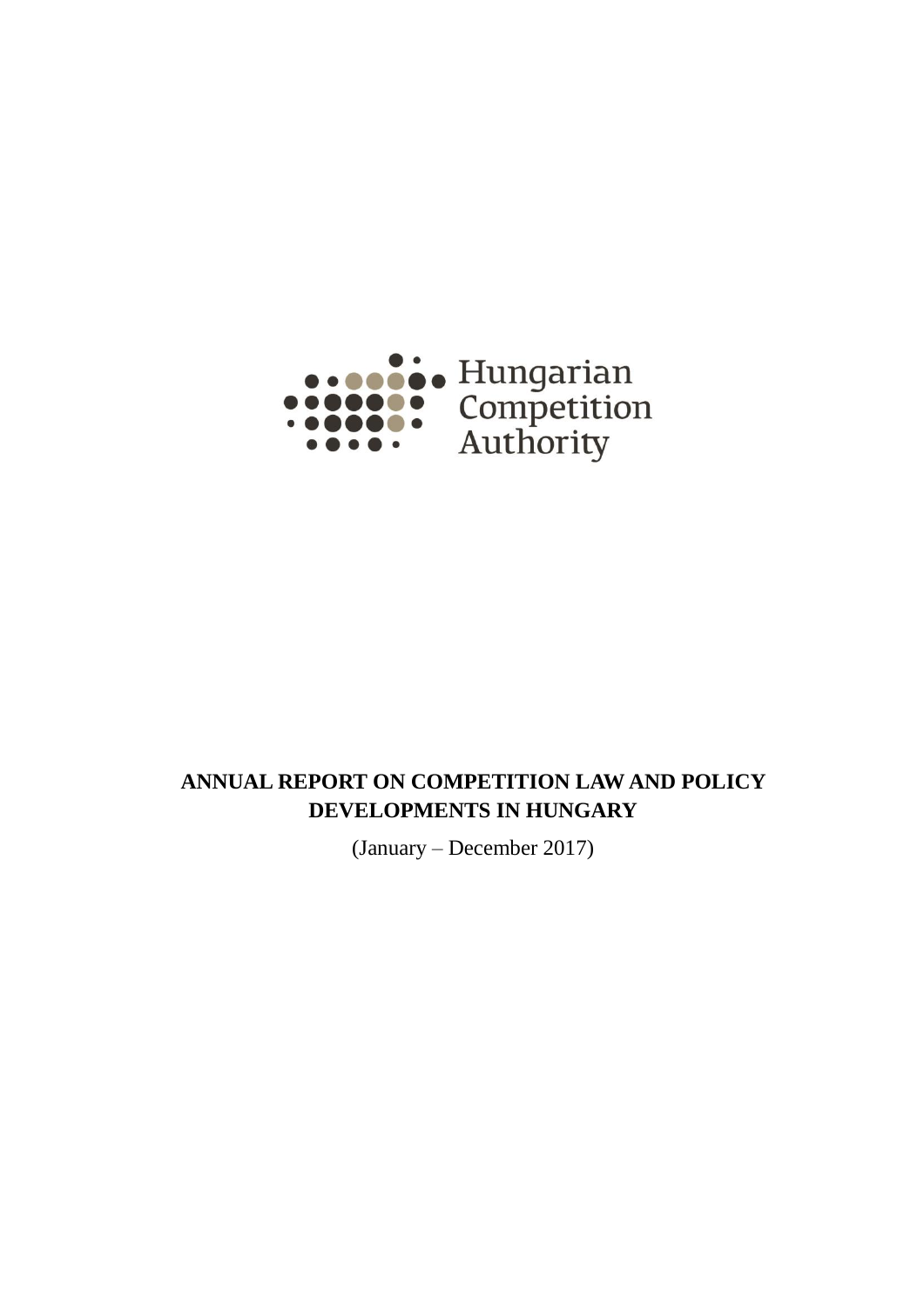# **ANNUAL REPORT ON COMPETITION LAW AND POLICY DEVELOPMENTS IN HUNGARY**

(January – December 2017)

<span id="page-1-0"></span>

|      | ANNUAL REPORT ON COMPETITION LAW AND POLICY DEVELOPMENTS IN HUNGARY                                               | 1                       |
|------|-------------------------------------------------------------------------------------------------------------------|-------------------------|
|      | (JANUARY – DECEMBER 2017)                                                                                         | $\overline{2}$          |
| 1.   | <b>CHANGES TO COMPETITION LAWS AND POLICIES, PROPOSED OR ADOPTED</b>                                              | 3                       |
| 2.   | <b>PROCEEDINGS</b>                                                                                                | $\overline{\mathbf{4}}$ |
| 2.1  | Unfair manipulation of decisions of trading partners, and unfair commercial market practices against<br>consumers | 5                       |
| 2.2  | <b>Restrictive agreements</b>                                                                                     | 12                      |
| 2.3  | Abuse of dominant position                                                                                        | 14                      |
| 2.4  | <b>Control of concentrations</b>                                                                                  | 15                      |
| 3.   | <b>CLIENT FRIENDLY SOLUTION TO THE ACCESS TO THE FILE - VIRTUAL DATA ROOM AT</b><br><b>THE GVH</b>                | 17                      |
| 4.   | MARKET ANALYSIS AND INQUIRY INTO SECTORS OF THE ECONOMY                                                           | 18                      |
| 5.   | <b>LESSONS OF THE COURT REVIEWS OF THE GVH'S DECISIONS</b>                                                        | 19                      |
| 6.   | <b>COMPETITION ADVOCACY - COMMENTING ON REGULATIONS AND OTHER DRAFTS</b>                                          | 19                      |
| 7.   | <b>COMPETITION CULTURE</b>                                                                                        | 21                      |
| 7.1. | The activity of the Competition Culture Centre                                                                    | 21                      |
| 7.2. | Cooperation with other organisations                                                                              | 22                      |
| 8.   | THE ACTIVITY OF THE OECD-GVH REGIONAL CENTRE FOR COMPETITION IN<br><b>BUDAPEST</b>                                | 23                      |
| 9.   | <b>INTERNATIONAL RELATIONS</b>                                                                                    | 24                      |
| 10.  | RECOMMENDATIONS OF THE GVH TO THE PARLIAMENT                                                                      | 24                      |
| 11.  | <b>TECHNICAL CONDITIONS AND OTHER INFORMATION</b>                                                                 | 25                      |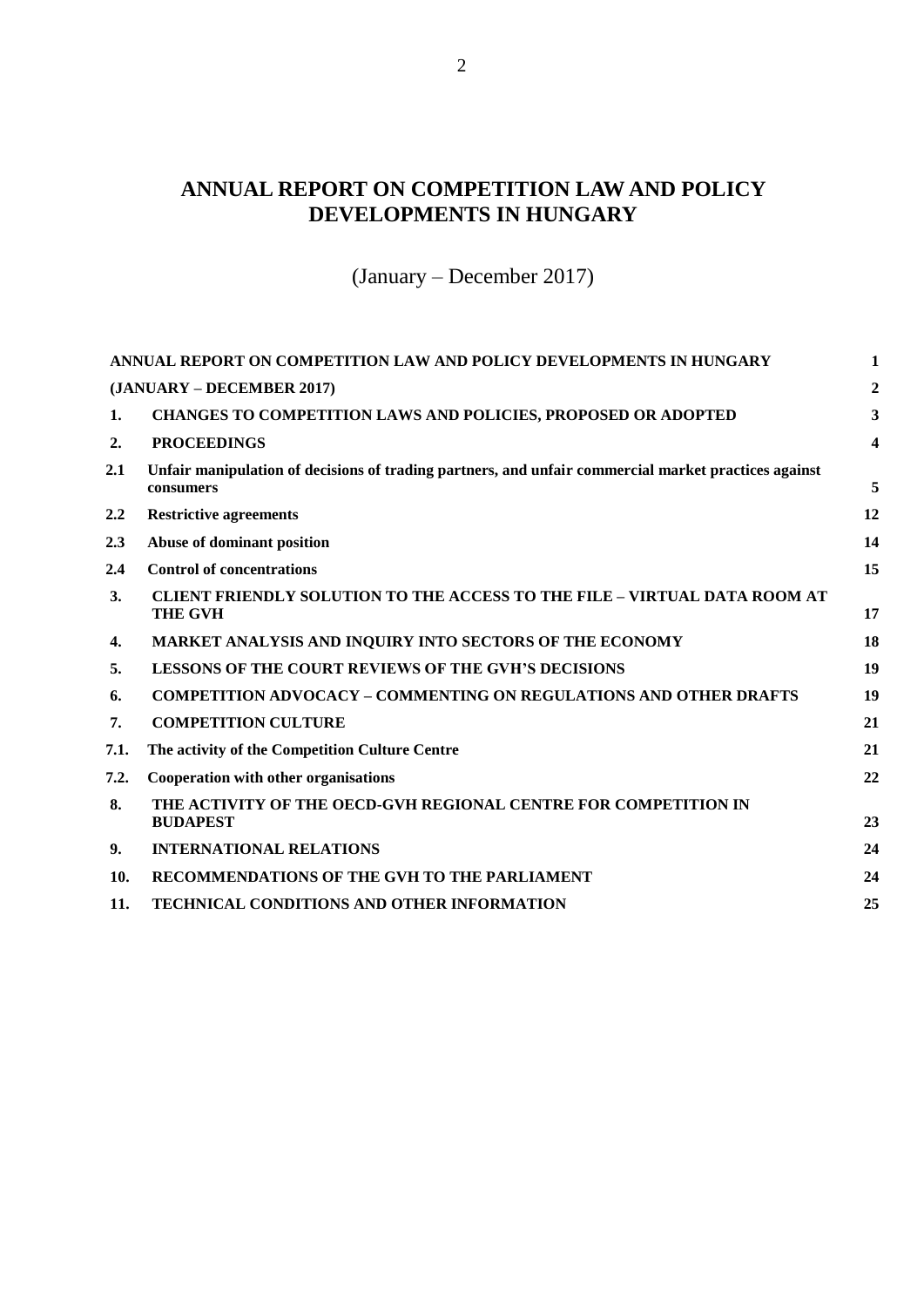## <span id="page-2-0"></span>**1. Changes to competition laws and policies, proposed or adopted**

## **Amendment of the Competition Act in 2017**

- 1. The Competition Act was amended on several points in December 2016, with the amendments entering into force in January 2017. The most significant amendments related to the procedures governing the control of concentrations of undertakings. In recent years the GVH has taken significant measures to reduce the administrative burden faced by undertakings subject to authorisation procedures and to accelerate proceedings relating to the authorisation of concentrations. The ultimate purpose of the legislative amendment of December 2016 was to reinforce and promote this trend.
- 2. The number of cases requiring no special investigation and closed with a simplified decision has increased in recent years. In order to accelerate the proceedings in such cases pursuant to the amendment of the Competition Act (instead of an application for authorisation) a notification must be submitted to the GVH by those who qualified as applicants within the meaning of the former legislation.
- 3. The GVH immediately examines a notification of a concentration. If the content of the notification is sufficient to establish that the concentration will obviously not result in a significant lessening of competition on the market affected, the GVH does not initiate a competition supervision proceeding and instead issues an official certificate to that effect to the notifying party, based on which the concentration may be implemented. If, however, it is not obvious from the notification of the concentration that the concentration would not significantly reduce competition, or this cannot be established clearly based on the notification, the GVH initiates a competition supervision proceeding within eight days to examine the concentration.
- 4. The legislative amendment also affected the net turnover thresholds relating to applications for authorisation (now notification), in view of the fact that the thresholds had not changed since 2005 despite an aggregate inflation rate of close to 50%. The former 500 million HUF (approx. 1.5 million EUR) threshold (individual turnover of at least two undertakings participating in the transaction) was increased to one billion HUF (approx. 3 million EUR), thereby potentially reducing the number of transactions requiring notification to the competition authority by 10-15%.
- 5. The increase of the 500 million HUF threshold aggravated an existing problem, namely, the fact that in markets with relatively low aggregate turnovers concentrations below the threshold could also result in a significant lessening of competition, particularly through the creation or strengthening of dominant positions. Consequently, the legislative amendment empowered the GVH to investigate a concentration below the threshold ex officio if the concentration is likely to result in a significant lessening of competition, particularly if it creates or strengthens a dominant position.
- 6. Another major area of amendment was the transposition of Directive 2014/104/EU of the European Parliament and of the Council on certain rules governing actions for damages under national law for infringements of the competition law provisions of the Member States and of the European Union. In this regard infringements of competition law mean infringements of Hungarian or EU rules prohibiting restrictive agreements and abuses of dominant position. The new regulation governs the enforcement of civil claims for such infringements in court, expanding the set of public law instruments available to the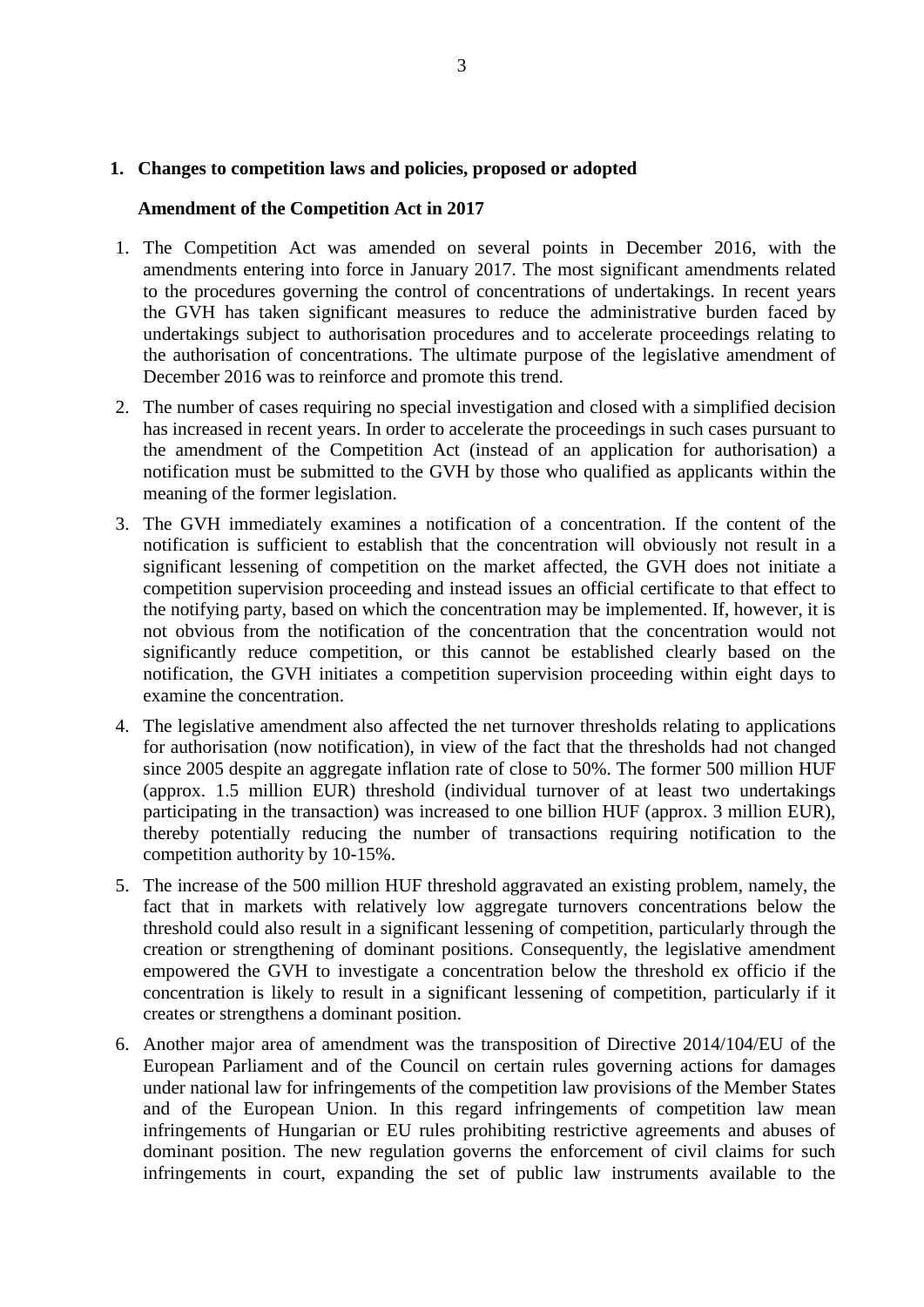competition authority. The regulation strived to coherently harmonise these two forms of enforcement (e.g. regarding special rules governing the participation of the competition authority in actions for damages under private law, access to documents held by the competition authority, or the binding nature of the part of the decision of the competition authority establishing the infringement).

7. On 13 June 2017 the amended provisions entered into force, according to which vertical agreements containing price fixing may not be exempted from the prohibition of agreements restricting economic competition on the grounds of minor importance, thereby approximating the law to EU law.

# <span id="page-3-0"></span>**2. Proceedings**

- 8. In 2017 the GVH's Client Service was contacted, by phone or in person, on nearly 2000 occasions and it handled a further 876 written communications.
- 9. In 2017 a total of **95 new cases** were initiated. The trend of 2016 continued in that cases related to the control of concentrations remained the highest number of cases dealt with by the GVH (61 such proceedings were initiated in 2017). In 2017, 19 proceedings were initiated relating to unfair commercial practices, 10 relating to restrictive agreements, and 5 relating to abuses of dominance.



## **Number of cases initiated by the GVH in 2017**

10. Altogether 109 proceedings were closed. Similar to case initiations, most of the closed proceedings were merger cases. Of (all) the cases closed in 2017, there were 63 merger cases (the same number as in 2016). 30 cases were related to consumer protection, 12 to restrictive agreements and 4 to abuse of dominance.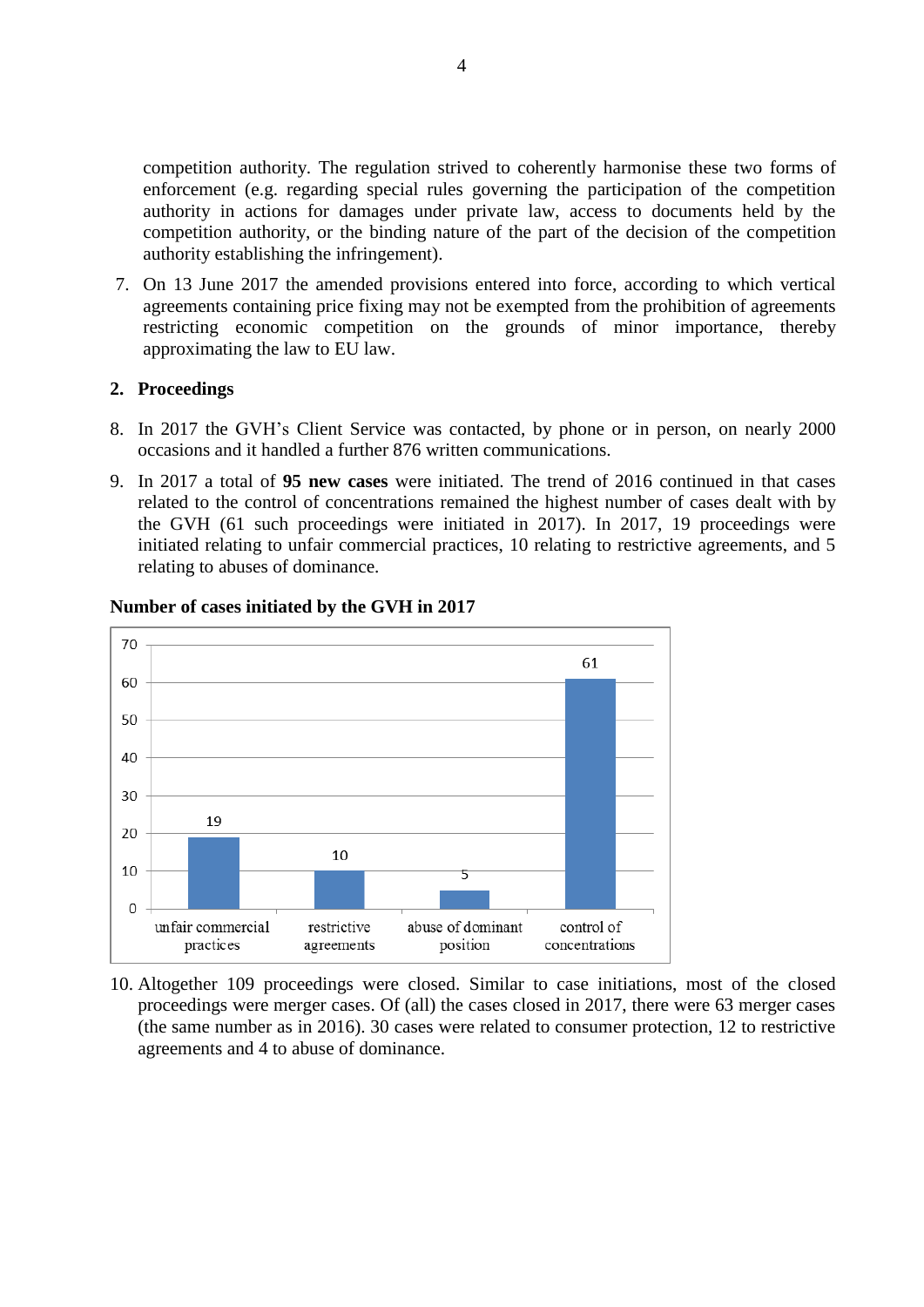

**Number of cases closed by the GVH in 2017**

11. Given that the basic task of the GVH is to maintain the public interest in fair competition and to maintain a culture of compliance with the law, the effectiveness of its operation cannot be solely measured by the total amount of the fines it imposes. Nevertheless, the total amount of the fines imposed in competition supervision procedures by a competition authority is an important measure of the success of its activities. The GVH imposed fines amounting to a total of 1.3 billion HUF (approx. 4 million EUR) in 2017.

# <span id="page-4-0"></span>**2.1 Unfair manipulation of decisions of trading partners, and unfair commercial market practices against consumers**

12. The enforcement of the legislation on consumer protection is divided among public authorities according to their specific competencies. These authorities are the GVH, the Central Bank of Hungary (Magyar Nemzeti Bank, MNB) and the Ministry for Innovation and Technology (Innovációs és Technológiai Minisztérium, ITM). If an infringement targeting end consumers (B2C practices) exerts material influence upon competition, then the GVH is in charge of applying the law, unless the infringement occurs on labels, in user manuals (warnings and instructions) or by violating the information requirements set out in other legal norms. The MNB – as the body responsible for supervising the activities of entities/persons subject to the laws of the financial sector – has jurisdiction to take actions to protect the rights of consumers using financial services. In any other situation, it is the ITM that has jurisdiction to proceed through its institutions. Additionally, the ITM is responsible for the operation of the existing two consumer protection laboratories, as well as for the European Consumer Centre in Hungary. When assessing the material influence on competition in order to decide which authority is competent in the given case, among others the extent of the practice and the size of the undertaking liable for the infringement are taken into account. For the sake of guaranteeing legal certainty, the Act on the Prohibition of Unfair Business-to-Consumer Commercial Practices (UCP Act) sets forth cases when the material effect on competition shall apply without prejudice to any other circumstances. This is the case, for instance, when the commercial practice is carried out through a media service provider providing national media services, or when the commercial practice is carried out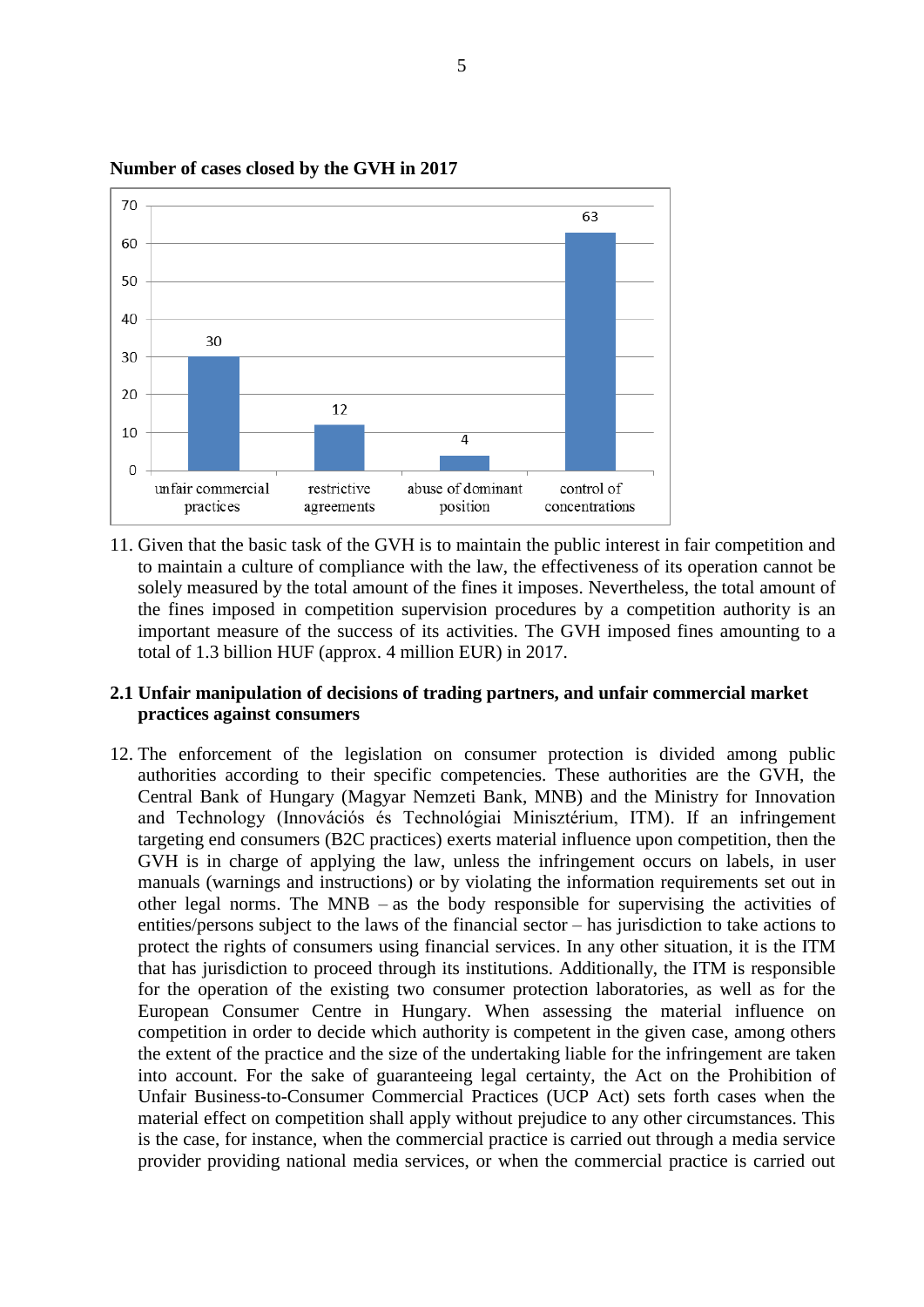through a periodical of nationwide circulation or a daily newspaper distributed in at least three counties.

- 13. Practices in B2B relations targeting businesses belong to the sole competence of the GVH.
- 14. B2C cases are covered by the UCP Act, while B2B cases are assessed under the relevant provisions of the Competition Act. The UCP Act prohibits unfair commercial practices on three grounds (unfairness, deceptive or aggressive commercial practices, "black list").
- 15. Comparative advertisements are subject to special regulation: pursuant to the Hungarian Competition Act, the GVH has jurisdiction to proceed against non-objective comparative advertising, both in B2C and B2B cases.
- 16. In 2017 the GVH closed 30 consumer protection proceedings. On 16 occasions the GVH established an infringement, in 5 cases it adopted a commitment decision as it determined that the public interest could be guaranteed by accepting the commitments offered by the parties. In 3 cases the GVH issued a warning to the undertakings<sup>1</sup>. A further 6 cases were terminated by the GVH.
- 17. In 2017 the GVH devoted special attention to the identification of unfair commercial practices relating to the data-based economy, and continued to accord priority to the protection of vulnerable consumers.
- 18. Cases related to markets such as infocommunication services, classified advertisements for real property, the sale of second-hand cars, retail trade, as well as the markets of pharmaceuticals, dietary supplements, foods and medical devices.
- 19. The GVH pays special attention to market signals received concerning online trade. Numerous complaints were once again received concerning the operation of web shops, particularly the operation of certain online auction sites. The GVH's investigation of the commercial practices of undertakings participating in the annual Black Friday campaign deserves special mention.
- 20. In 2017 the GVH imposed fines amounting to a total of 1,178.5 million HUF (approx. 3.6 million EUR) in this category of cases.

 $\overline{a}$ 

<sup>1</sup> An amendment of the Hungarian Competition Act, which came into effect on 19 June 2015, made it possible for the GVH to issue a warning with the aim of steering small and medium sized enterprises (SMEs) in the direction of compliance with competition law. As a result of this amendment of the law, the GVH may issue a warning instead of imposing a fine on an SME if it has committed an infringement for the first time. When issuing a warning the GVH may, if it considers it necessary, oblige the SME in question to create a compliance programme and a set of internal procedural rules aimed at ensuring that the enterprise does not commit a further infringement in the future.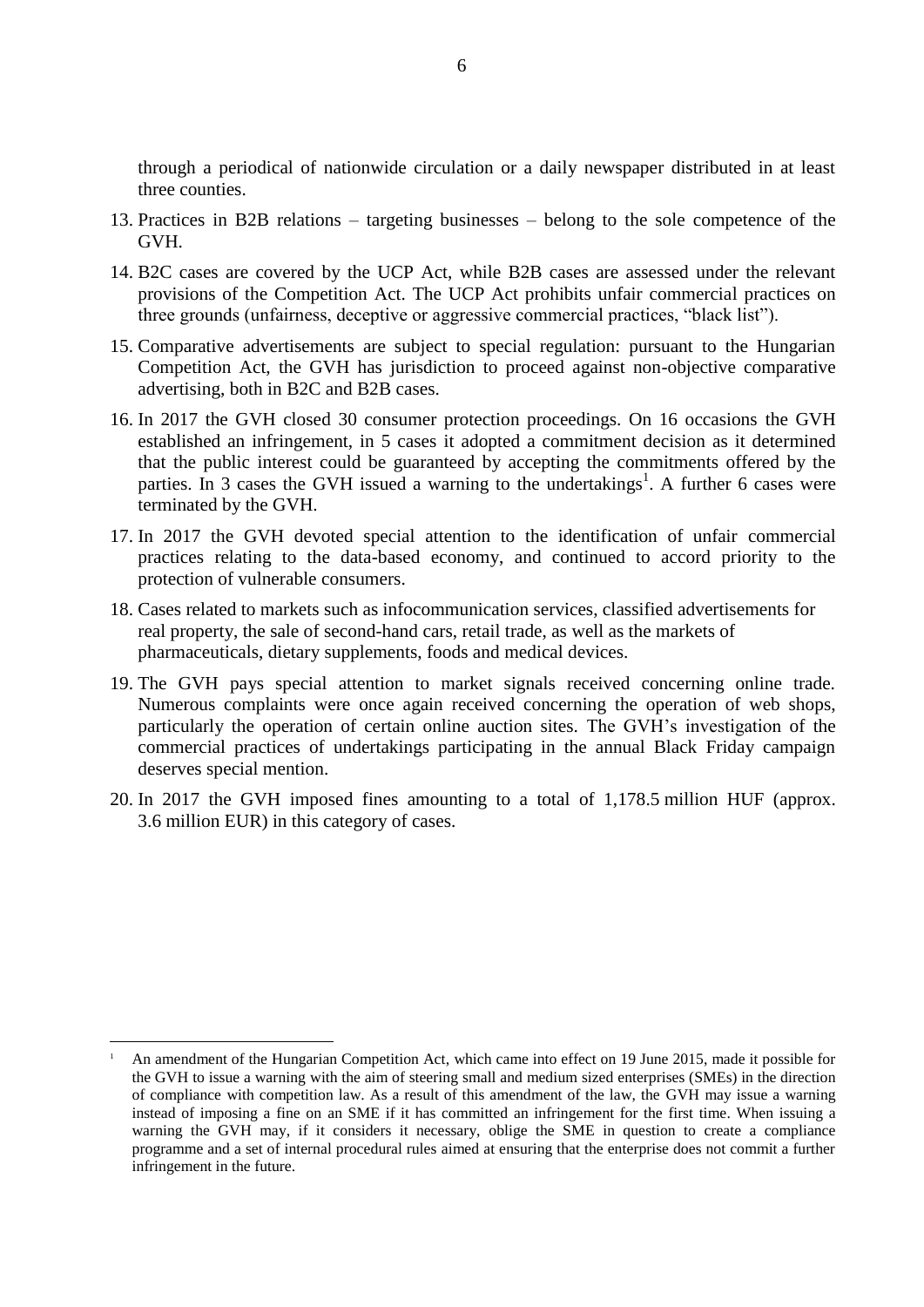

# **Fines imposed in consumer protection related cases (million Euro) 2014-2017**

- 21. The GVH's antitrust and consumer protection activities complement each other by serving consumers' interests: competition makes it possible for consumers to choose the most suitable option from the maximum number of choices. However, if consumers are not able to make rational decisions they cannot gain from the benefits of competition. In this regard, the protection of competition and the protection of consumers cannot exist without each other and the best result can only be achieved if they are able to complement each other.
- 22. The consumer protection work of the GVH focuses primarily on the demand side of the market. Its objective is to guarantee the conditions that are necessary to enable consumers to engage in conscious decision-making, or to put it differently, to ensure the freedom of decision making of consumers through scrutinising the effects of the communication of supply-side actors on consumer behaviour. If it is established that the decisions of a significant proportion of the consumers in a particular market are being unfairly influenced by an undertaking or that consumers are being forced to make decisions that they would not have otherwise made, then market processes and competition may be being distorted by the distorted decisions of the consumers.

## **Digital challenges in the field of consumer protection**

- 23. In early 2017 the GVH set up a working group to promote the skills necessary to assess digital markets. The working group analyses the information necessary for the identification and understanding of certain phenomena, prepares and draws up drafts of conceptions for investigations, examines past cases relating to the subject, and initiates investigations based on the conclusions. Furthermore, it intends to make recommendations for legislative measures to increase the efficiency of competition supervision on digital markets.
- 24. The establishment of the working group was necessary due to the dynamics of these markets, the special features of supply and demand, and in particular the unique characteristics of consumers' decisions, which differ from other markets.
- 25. In the digital world, the number of latent violations or ones that are not obvious to consumers is likely to be very high. There exists a large information asymmetry in this field. In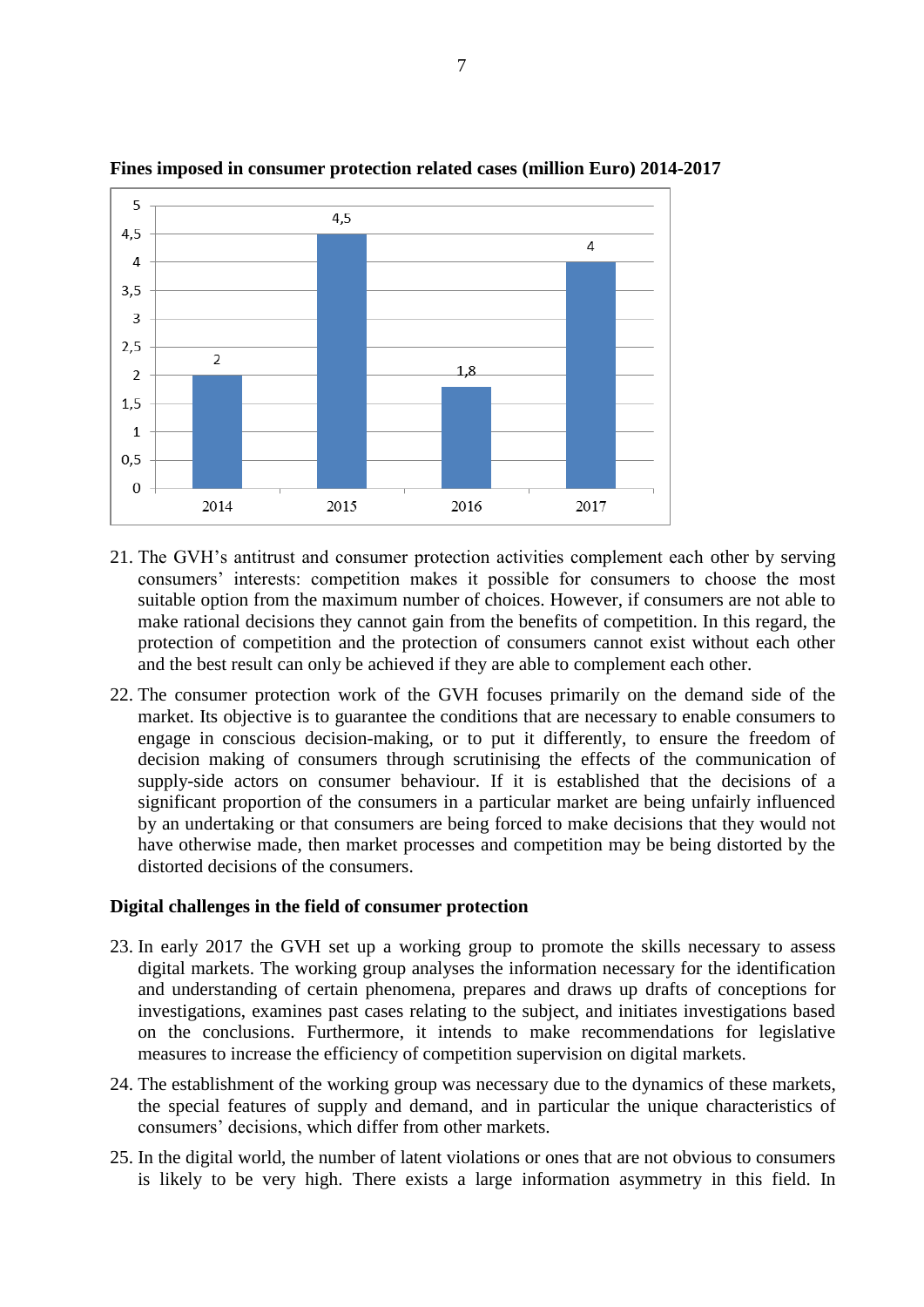particular, the high volume of information, the dynamics of technological development, and the speed and complexity of the services provided make it harder for consumers to identify infringing behaviours.

## **Information Communication Services: Telecom Case (Comparative advertising)**

- 26. The GVH found that Magyar Telekom Nyrt (Telekom) had committed an infringement when in its comparative advertising campaigns it failed to impartially compare the size of its 4G mobile internet network to those of its competitors. In its advertisements Telekom conveyed the message that its 4G network was larger than that of its two competitors, Telenor and Vodafone. The GVH concluded that this conduct amounted to an infringement of the rules relating to comparative advertising as the advertisements in question did not satisfy the requirement of verifiability: the coverage maps referred to by Telekom did not enable its claims relating to national coverage to be verified; furthermore, the statement that at any point in time the national coverage of a mobile carrier is the largest cannot be considered as being objective if, due to the characteristics of the 4G mobile service, such a situation cannot be sustained because of rapid network development.
- 27. The GVH found that when analysing the objectivity of comparative advertising, it is not only the validity of the communication that must be examined but also whether the feature advertised (in this case, the size of the network) is a typical and decisive criterion for the choice of a 4G mobile internet carrier under the prevailing market conditions. In the justification of the decision the GVH emphasised that on the Hungarian mobile telecommunications market and, in particular on the mobile internet market, it is highly important to prevent a market leader suggesting to consumers, by way of comparative advertising that relates to its own network but disregards the dynamics of competition, such a benefit that will tie consumers to itself for up to two years. The GVH based the calculation of the fine on the costs of the advertising campaigns. It considered, as aggravating circumstances, that due to its novel and complex nature the 4G service was largely unknown to most consumers, thereby resulting in a significant information asymmetry; that the campaigns lasted for long periods, relying on and reinforcing each other through the use of the same slogan; and that the infringement may have been prolonged due to the one or two year long loyalty periods imposed on consumers. As mitigating circumstances, the GVH considered that the differences between the carriers could be verified for the entire period investigated in the case of one carrier, and for part of the period investigated in the case of the other by comparing the coverage maps; and that the questions dealt with by the decision can be considered novel. The GVH imposed a fine of 600 million HUF (approx. 1.9 million EUR) on Telecom for its unlawful comparative advertising carried out in its campaigns using the slogan '4G network with the highest coverage'.

#### **Commitment decision in the influencer's case**

28. The GVH accepted the commitments offered by GoldenEye Kreatív Kft and Magyar Telekom Nyrt. (Telekom), according to which the communication practice of the influencer, and the contracting practice relating to marketing cooperation with influencers would be modified. Additionally, the commitments also included communication activities with educational purposes. The GVH did not establish an infringement in the case and therefore did not impose a fine. According to the GVH, beside the targeted circle of consumers, the commitments were also capable of reaching and guiding advertisers, business partners, and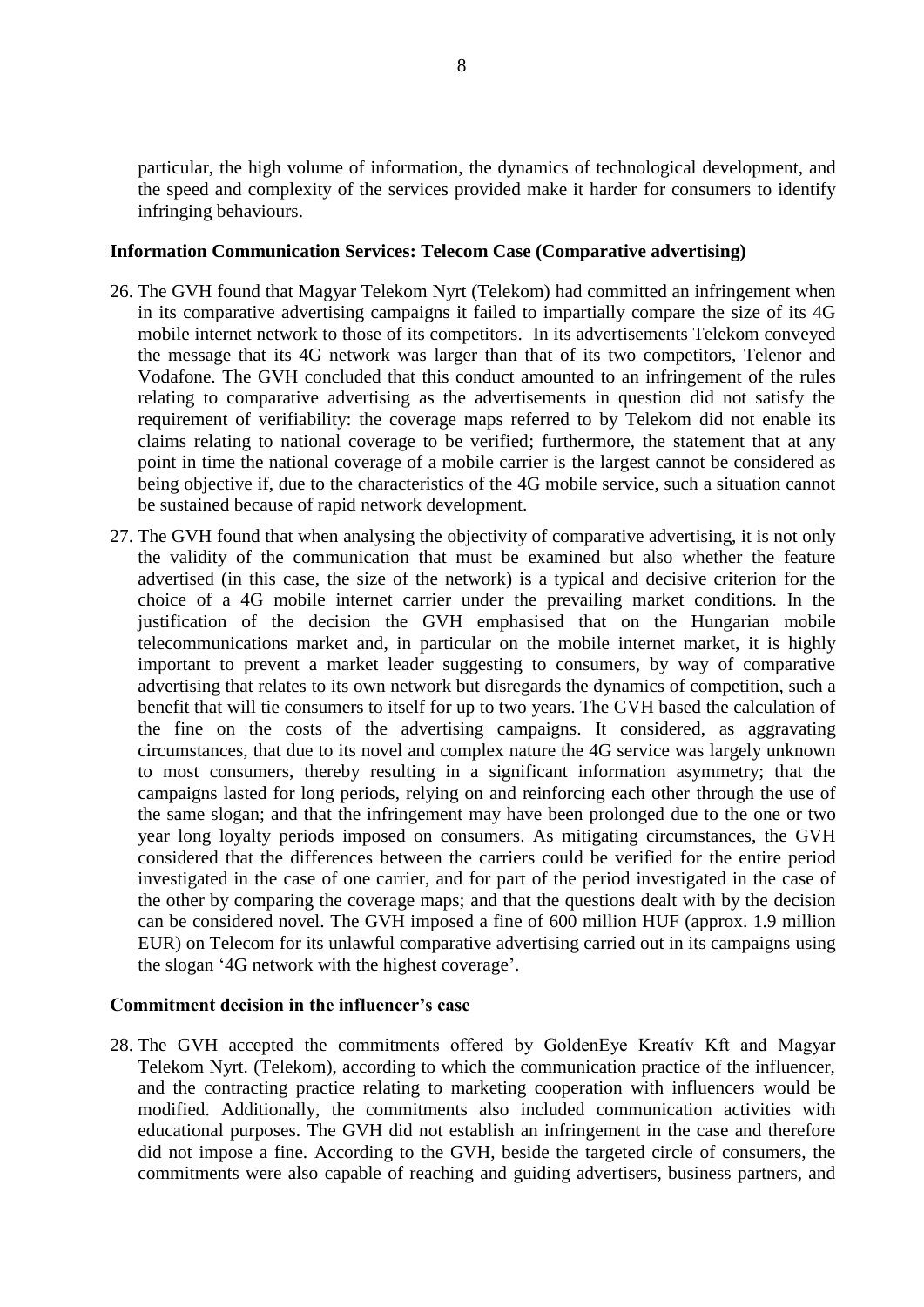other influencers. Based on the lessons of this case, the GVH published a document<sup>2</sup> on its website about how it approaches the compliance activity of influencers.

## **Vodafone Case (Misleading Information)**

29. According to the decision of the GVH, Vodafone provided misleading information about the real price of the devices in its commercials when it did not showcase the monthly (extra) fee, which in fact had to be paid and which meant that even during the commitment period after purchasing the phones consumers were burdened with extra costs in addition to the so-called unit price which was advertised as the basic service. This may have given the average consumer the false impression that – even though only when committing to a loyalty period – they were being offered a particularly favourable price, and they may have falsely believed that only the highlighted part of the price had to be paid in relation to the device (beyond the monthly base-fee, which is, however, related to the telecommunication service). The GVH deemed the above-described type of communication unlawful. Despite the fact that Vodafone did not admit to the infringement, as a sign of its cooperation it strengthened its compliance programme to an extent that went beyond the usual market practice; changed its commercial practice and eventually the sales construction of its devices as well; and furthermore offered the affected consumer group the possibility to freely cancel their fixed-term contracts, thus undertaking a significant financial burden. The GVH regarded the above actions – especially the indemnification-like contract termination offer – as significant mitigating circumstances, and consequently it set the amount of the fine, which was calculated on the basis of the costs of the particular campaigns, at 200 million HUF (approx. 619 thousand EUR), taking into account other factors as well. The GVH will continue to prominently encourage the compensation of harmed consumers in its competition supervision proceedings.

# **Media Markt Saturn (Weekend Sales Promotion)**

30. The GVH established that Media Markt Saturn Holding Magyarország Kft. (Media Markt) had engaged in unfair commercial practices in relation to its bronze-weekend sales promotion that took place in 2015 and therefore imposed a fine of 10 million HUF (approx. 31 thousand EUR). The company advertised its promotion on the radio, on banners and on point-of-purchase materials. When assessing the advertisements, the GVH paid particular attention to the fact that it was a targeted campaign, which meant that it was particularly effective at capturing consumers' attention and significantly increasing sales due to the channels used, subject matter and timing. The GVH established that Media Markt had engaged in unfair commercial practices as it had provided misleading information about the details of the promotion in its radio commercials: the radio commercials claimed that consumers would receive a discount if they spent over 20,000 HUF (approx. 62 EUR) when in fact this was not true; furthermore, on its banners is failed to disclose the limitations applicable, for instance that the so-called 'flyer products' and online purchases were not covered. When setting the fine, the GVH began by taking into account the revenue generated from the infringement, as it considered this an appropriate point of reference and the most accurate reflection of the potential effect and efficiency of the commercial practice, in view of the nature and presentation of the commercials. The GVH considered the compliance-like

 $\frac{1}{2}$ See under: [http://www.gvh.hu/en//data/cms1037361/aktualis\\_hirek\\_gvh\\_megfeleles\\_velemenyvezer\\_2017\\_11\\_30\\_a.pdf](http://www.gvh.hu/en/data/cms1037361/aktualis_hirek_gvh_megfeleles_velemenyvezer_2017_11_30_a.pdf)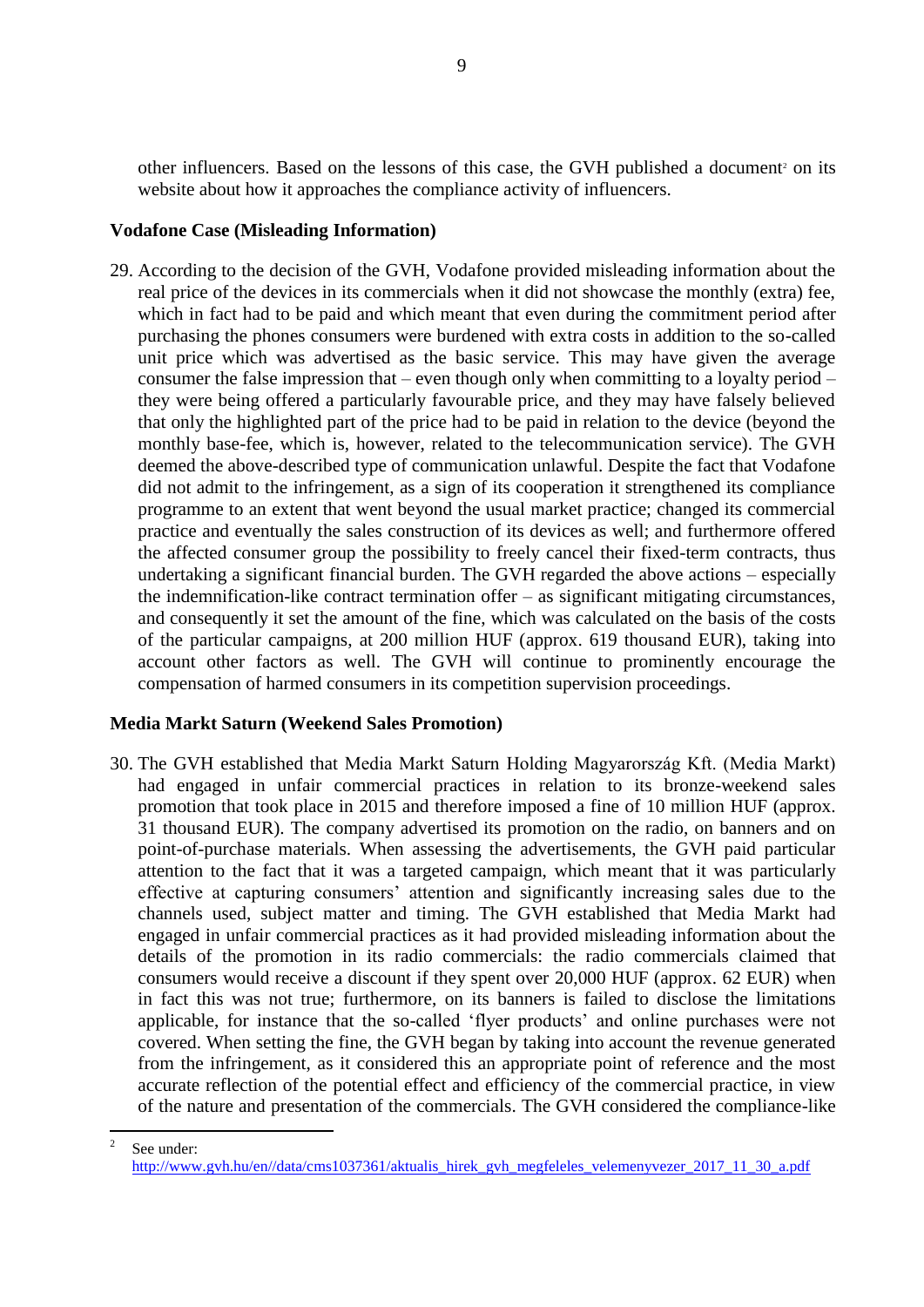attempts of the undertaking to be a mitigating circumstance; these were not directly linked to the commercial practice investigated, but constituted significant consumer-friendly measures that were likely to help prevent future infringing commercial practices. In the established practice of the GVH campaigns and discounts that expressly promise to cover 'all' purchases, products, etc. are misleading if in reality the campaigns do not apply to all of them; that is, the availability of the discounts is limited. The GVH terminated the proceedings with regard to point-of-sale materials.

## **Extreme Digital (Black Friday Campaign)**

31. The GVH investigated Extreme Digital's promotional campaign for 20 November 2015 (Black Friday). In its communication campaign Extreme Digital promised consumers that they could obtain huge discounts during the campaign period. When assessing these advertisements, the GVH paid particular attention to the targeted nature, subject matter and timing of the campaign, as all of these factors enabled the consumers' attention to be effectively captured, thereby facilitating a significant increase in sales. The GVH established that Extreme Digital had engaged in unfair commercial practices because the discounts indicated in its advertisements were only available for products that could not be considered as typical products on the basis of their average price or character, and less than 1% of the products offered were available with the 'up to 70%' advertised discount and considerably less than 10% of the products could be purchased with 'a discount of up to 50%'. In the established practice of the GVH, 'up to claims' are misleading if the products available in the promotion are not typical of the goods sold by the company or the scope of products indicated in the commercial, and the product range covered by the 'up to claim' is realistically not accessible; that is, it is below 10% of the product offering. When setting the fine the GVH took into account, as aggravating circumstances, the fact that the commercial practice investigated reached a wide range of consumers, delivered a strong message and, in view of its simplicity, clarity, emphatic nature and reference to the consumer price, resulted in a substantial increase in the number or orders received by Extreme Digital. The GVH considered, as a mitigating circumstance, the fact that at the time of the infringement the undertaking was an SME. The GVH imposed a fine of 20 million HUF (approx. 62 thousand EUR) for the infringement.

#### **Presentation of a legal right as a benefit Autocentrum (Unfair Commercial Practice)**

32. According to the decision of the GVH, Autocentrum AAA AUTO Kft. (AAA) engaged in unfair commercial practices because in its advertising it presented the legal rights of consumers as if they were unique benefits offered by AAA. The GVH established that AAA had engaged in an unfair conduct when presenting the rights of consumers granted by the Civil Code (warranty and warranty of title). Through a number of advertising channels (fliers, indoor/outdoor posters, radio commercials, press advertisements, online advertisements, electronic direct marketing letters, and on the [www.aaauto.hu](http://www.aaauto.hu/) website) AAA promised customers both a 12-month warranty and a guarantee of the legal origin of the vehicles (warranty of title), claiming that these features, among others, were unique to the offer of AAA. When setting the fine the GVH considered, as aggravating circumstances, that the infringing commercial conduct was maintained for an extended period and reached a large number of consumers, as well as that the competition authority had previously condemned the undertaking for a different infringement and only a short period of time has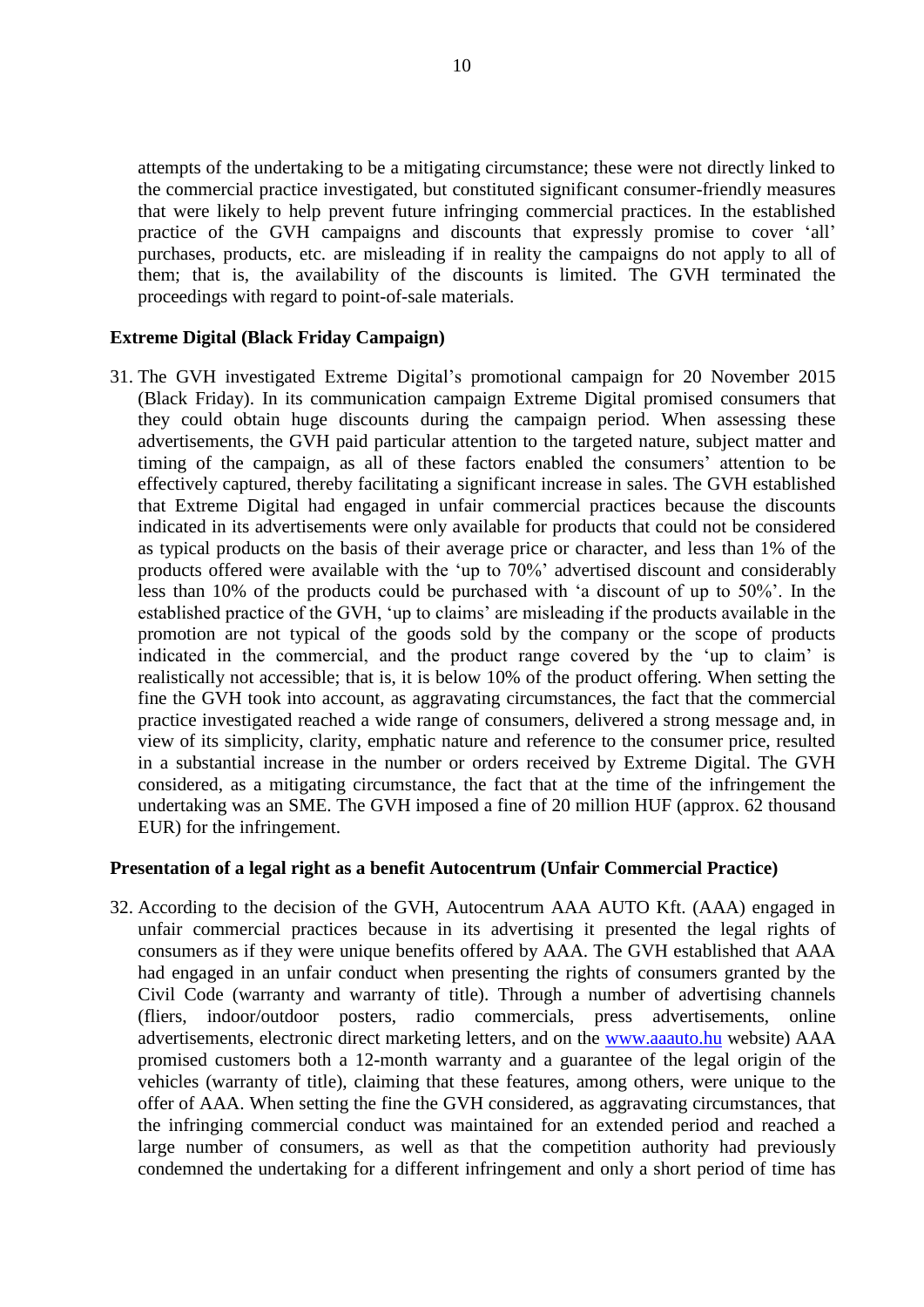elapsed between that previous decision of the GVH and the start of the new infringing conduct by AAA. The GVH took into account as a mitigating circumstance that the undertaking submitted the draft version of its compliance programme.

33. The GVH stated that in their commercial practices undertakings should separate the information on consumer rights that is provided by law and the special features of various offers that are subject to commercial decisions of the undertakings. Consequently, the competition authority expects undertakings not to present a consumer right as if it exclusively stems from the consumer friendly attitude of the undertaking, or as if the undertaking is not obliged to grant the consumer right in question in accordance with the law in force. The GVH imposed a fine of approximately 30 million HUF (approx. 93 million EUR) on AAA for the infringement and ordered the discontinuation of the infringing conduct. In its decision, the GVH named AAA Auto International a.s., the parent company of the firm, as the party with joint and several liability.

#### **Sale of Timeshare Rights: Consumers misled by Dinasztia Wellness**

34. The GVH concluded that Dinasztia Wellness Kft. in.liq. had misled consumers with its offer relating to the sale of timeshare holidays. In its decision the GVH stated that the undertaking had engaged in unfair commercial practices as it had falsely led consumers to believe that it was involved in the secondary sale of timeshare holidays, and that the resale service or the success of secondary sale was conditional on consumers purchasing another timeshare holiday. The undertaking also acted as an intermediary in selling loan contracts to consumers for the financing of the purchase of the new timeshare holiday. When setting the fine, the GVH regarded as aggravated factors, inter alia, the following: the infringing practice was maintained for a long period and consequently reached a significant number of consumers; the entire commercial operation of the undertaking was based on false, unlawful information and targeted vulnerable consumers; the undertaking gained significant benefits from the infringement; the service relied on a relationship of trust; and the infringement caused significant harm and expense to consumers. The GVH imposed a fine of 22.5 million HUF (approx. 70 thousand EUR) on the undertaking for the infringement.

#### **Medicinal products, food supplements, food products, medical devices and cosmetics**

# **Pharma Nord Élelmiszer Kereskedelmi Kft.**

35. The GVH found that Pharma Nord Élelmiszer Kereskedelmi Kft (Pharma Nord Kft.) and Pharma Nord ApS. had committed an infringement when advertising several of their products. It was established that the undertakings had failed to present a number of nonprescription drugs in accordance with their product characteristics and had promoted several dietary supplements in a manner that did not comply with the applicable sectoral regulations. Furthermore, the two undertakings had published surreptitious advertising in a publication for pharmacists. When calculating the fine the GVH regarded, as aggravating factors, that the infringing commercial practice was maintained for a long time, approximately two years, and also reached vulnerable consumers. In addition, with regard to surreptitious advertising, it was also an aggravating circumstance that advertising disguised as editorial content is a severe violation. The GVH considered, as mitigating circumstances, the substantial compliance efforts of the undertakings and, in case of the advertisement disguised as editorial content, that the undertakings abandoned this practice. The GVH imposed a total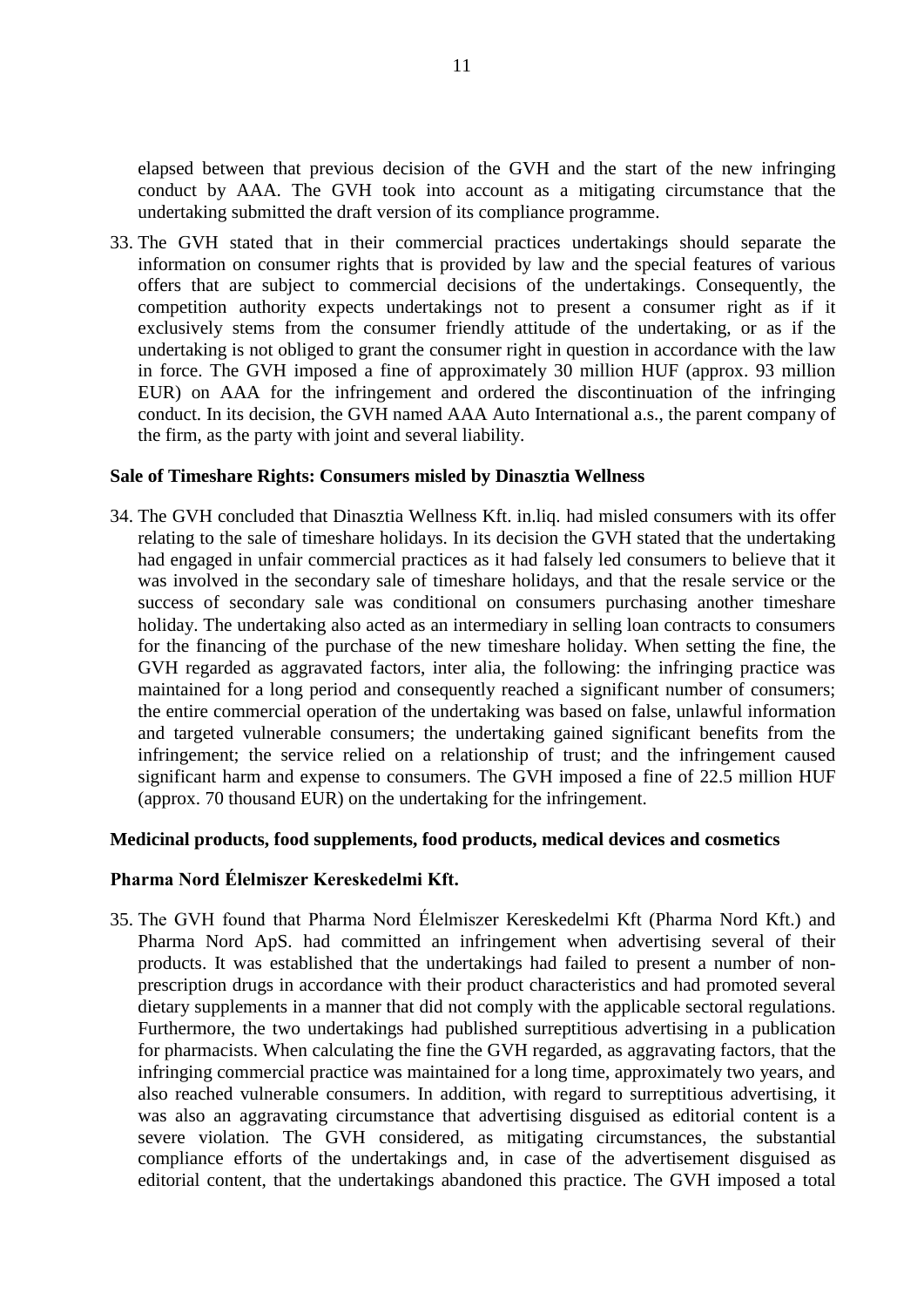fine of more than 38 million HUF (approx. 118 thousand EUR) on the undertakings for the infringement.

## **Sandoz case**

36. The GVH established that the advertisements of SANDOZ Hungária Kereskedelmi Kft. related to ACC OTC products were unlawful as they were not in accordance with the summary of product characteristics (SmPCs) and instead went beyond them. The advertisements promised a quick effect concerning the overall mechanism of action of the medicinal products, when according to the SmPCs the quick effect only concerned the absorption rate. The GVH imposed a fine of HUF 105 million (approx. 330 thousand EUR) on the undertaking for the infringement.

## <span id="page-11-0"></span>**2.2 Restrictive agreements**

- 37. In 2017 the GVH adopted 12 decisions in proceedings involving restrictive agreements. In 6 cases the GVH established an infringement and imposed a fine, in 5 cases the proceedings were terminated, and in 1 case the proceeding was closed with a commitment decision.
- 38. In the 6 cases where infringements were established, fines of 81.3 billion HUF (approx. 250 thousand EUR) were imposed in aggregate.



**Fines imposed in restrictive agreement cases (million EUR) 2014-2017**

- 39. As in previous years, in 2017 a substantial proportion (approx.60-65%) of the complaints relating to cartel activities concerned public procurement procedures, primarily public procurements relating to EU-financed programmes.
- 40. In order to detect cartels the GVH relies, in addition to its own detection efforts, on the now well-established Cartel Chat (anonymous contact system for providing information and asking questions about cartels), leniency programme and informant reward scheme. A total of 10 leniency applications were received, a surprisingly high number relative to previous years; 5 competition supervision proceedings were initiated as a result of these applications.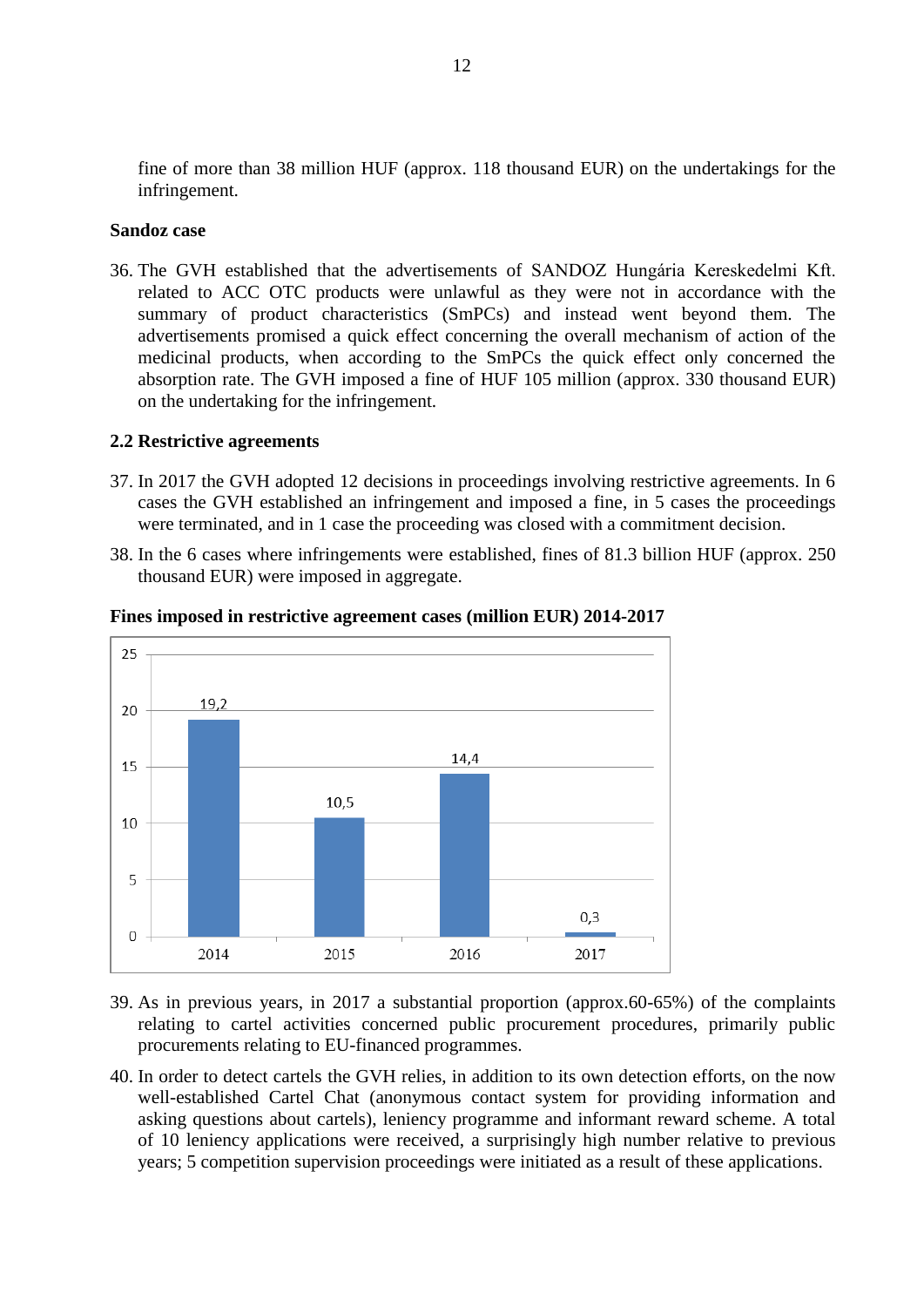- 41. The submission of leniency applications may be particularly significant in the case of public procurement cartels because cooperation with the GVH has a substantial effect on the level of the fine imposed in the initiated competition supervision proceeding; indeed, persons affiliated with companies submitting leniency applications are in a significantly more favourable position in any criminal proceeding that may be initiated due to cartel activities. If an undertaking making use of the leniency programme also participates in the settlement proceeding, it may benefit from a fine reduction of up to 80% in aggregate.
- 42. In a settlement proceeding, the GVH reduces the amount of the fine by 10-30% if the undertaking against which the proceeding is conducted admits, based on the evidence presented to it, to the infringement, and waives its rights to access the file, to make a statement, to demand a hearing or to seek a judicial remedy, thereby contributing to the faster, less resource-intensive conclusion of the case. The settlement procedure may result in significant cost savings for both the GVH and undertakings.

#### **Real estate agents' cartel**

- 43. According to the GVH's decision, four real estate agent firms (Duna House Holding Nyrt. (DHH), Otthon Centrum Holding Kft. (OCH), Duna House Franchise Szolgáltató Kft. (DHF) and Otthon Centrum Franchising Tanácsadó Kft. (OCF) had concerted their pricing policies and exchanged confidential business information in the framework of their cross-selling cooperation. The GVH held that the determination of the minimum commission rates and the allocation of areas of operation for members of the franchise network by DHF and OCH amounted to an infringement of the law. In the course of its investigation, the GVH found that the two networks had entered into agreements about sharing their stocks of the real estates to be sold under exclusive commission, thereby significantly increasing the two networks' incomes and strengthening their market positions; the commission fees (in fixed amount and in percentage) on the territory covered by the cooperation; determining the minimum amount and percentage of the commission payable on the seller side, and the amount of discount to be granted under cross-selling cooperation; and the exchange of certain sensitive business information e.g. data on some of the sales processes and the stock of commissions of DHF and OCF.
- 44. In its decision, the GVH stated that the contracts concluded between DHF and the members of its network of real estate agents, as well as between OCF and members of its network of real estate agents – either through the stipulation of prohibitions or the application of sanctions – had hindered the free determination of prices by the franchisees and prohibited the acceptance of commissions on the territory of other franchisees. The GVH invited the undertakings to indicate whether they were interested in engaging in a settlement procedure, in order to enable the proceeding to be concluded in a swift and effective manner. The undertakings presented their settlement submissions, in which, among other things, they voluntarily admitted the infringement; therefore the GVH reduced the fine imposed by 30%. A total fine of 75.68 million HUF (approx. 235,000 EUR) was imposed on the undertakings for the infringement.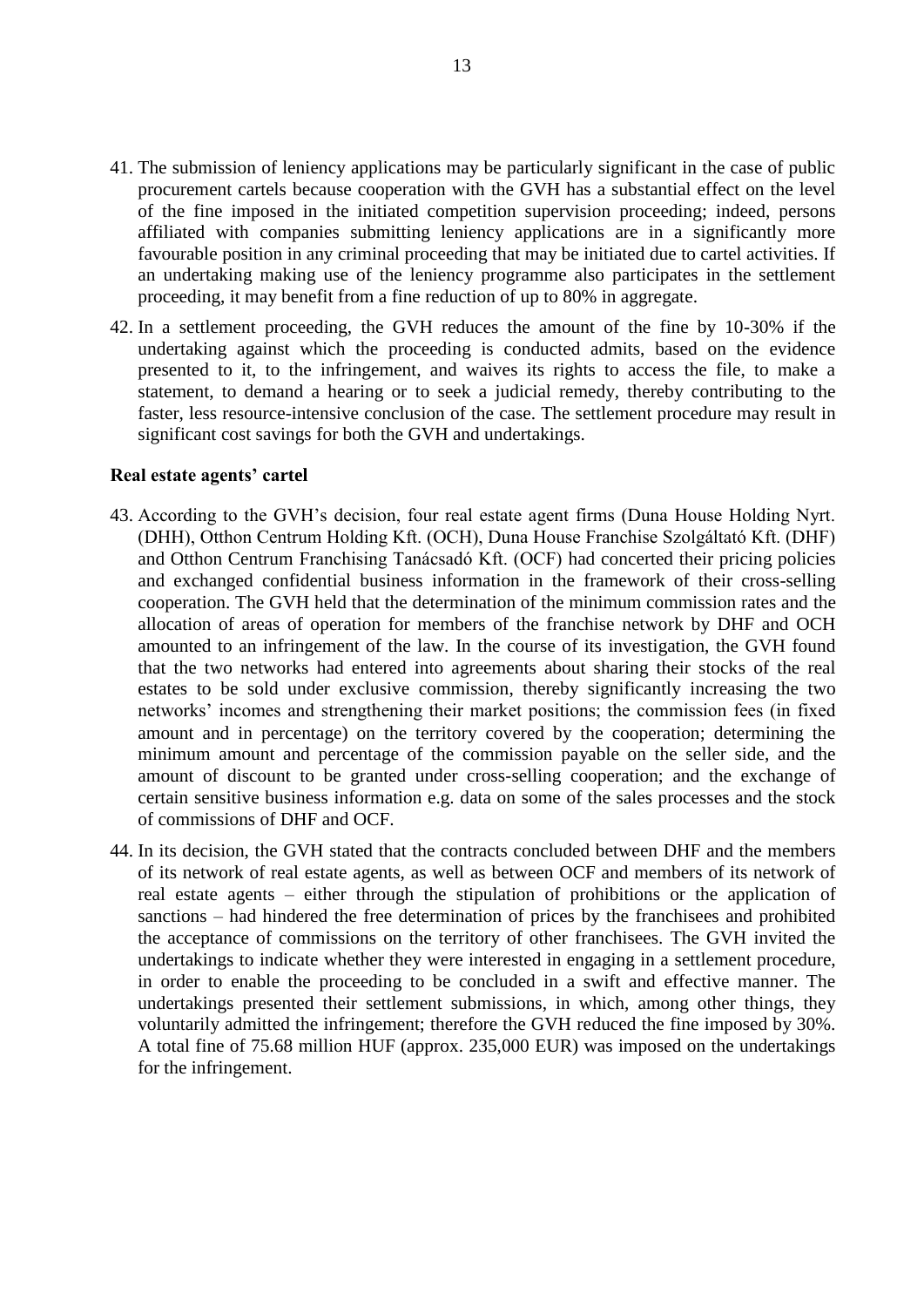## <span id="page-13-0"></span>**2.3 Abuse of dominant position**

45. In 2017 the GVH adopted decisions in 4 abuse of dominance cases. 1 case was closed with a commitment decision, while the other 3 cases were terminated in the course of their investigation. This year did not see the imposition of a fine in this case category.

**Number of decisions in abuse of dominance cases (2014-2017)**



## **Refusal to deal case in the pharmaceutical sector**

46. The GVH initiated proceedings against Sanofi-Aventis for a suspected abuse of a dominant position on becoming aware of the fact that Sanofi-Aventis had refused to conclude a contract concerning the distribution of pharmaceuticals with a pharmaceutical wholesaler undertaking. Sanofi-Aventis distributes numerous pharmaceuticals that are essential for maintaining a competitive supply portfolio of pharmaceutical wholesalers and it can be presumed that Sanofi-Aventis has a dominant position on the relevant markets of these pharmaceuticals. Based on this presumption, it was suspected that Sanofi-Aventis had placed – without justification – certain groups of the market participants in a disadvantageous position against the incumbent market participants i.e. those already present on the market. It was also suspected that when Sanofi-Aventis was selecting its pharmaceutical wholesaler partners it was adopting a practice that was not based on an assessment of the anticipated and actual economic gains resulting from the business relation in question. In accordance with the Hungarian and the European competition law enforcement practice, harm to consumers' interests is the precondition of the intervention of the competition authority. In other words, competition law serves to ensure effective competition and benefits for consumers and is not aimed at protecting the mere existence of market players. However, on the basis of the data gathered in the course of the competition supervision proceeding, there was no clear evidence that the conduct of Sanofi-Aventis could result in significant adverse consequences for consumers, and the GVH therefore terminated its proceeding.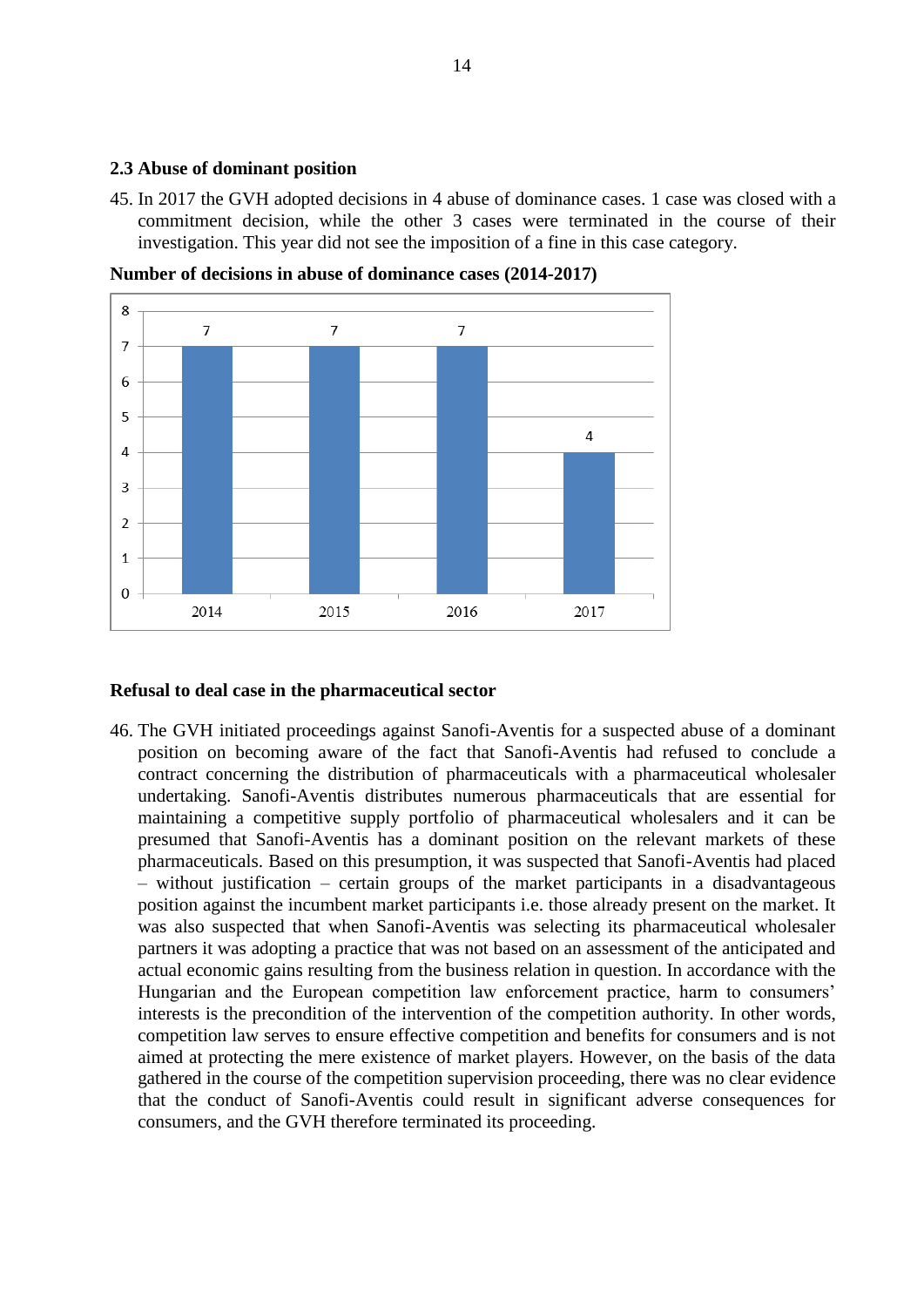#### **UPC District 29 abuse case**

- 47. In February 2015 the GVH initiated a proceeding to investigate the terms of the internet service of UPC Magyarország Telekommunikációs Kft. in numerical district 29 because a large number of consumer complaints indicated that in this numerical district UPC offered a lower-quality internet service (with slower upload and download speeds) than in the other areas of the country, while the subscription fee was higher. When the proceeding was initiated, UPC had no infrastructure-based competitor in a considerable number of the settlements in district 29. The proceeding examined whether UPC had abused its dominance by limiting technical development and employing unfair prices.
- 48. UPC implemented a significant price reduction in the investigation phase of the proceeding in all of district 29, and then submitted a commitment application, which it amended several times based on the feedback of the GVH. Based on the submitted commitments, the GVH imposed the following obligations on UPC: the undertaking must carry out network developments in 12 settlements of district 29; it must ensure that the quality and pricing conditions of the networks resulting from the development projects are not worse than its national service terms and that its customers can join such networks without any additional charge, in line with the connection process customary at UPC; and it must maintain the lower prices for the currently available ADSL internet service (the quality of which is lower than that of the proposed networks) in the 12 settlements where the network development project is implemented as long as the ADSL service is available in the given settlement after the envisaged network development, and in Pilis and Tápióság, at least until 31 December 2022. Furthermore, UPC was ordered to regularly inform the affected consumers of the steps being taken and to demonstrate its fulfilment of the commitments to the GVH. The GVH did not establish an infringement in the case and therefore did not impose a fine.

#### <span id="page-14-0"></span>**2.4 Control of concentrations**

- 49. In 2017 the number of merger cases continued to rise: 61 merger proceedings were initiated (including notification proceedings under the new regime) as compared to 58 in 2016 and 54 in 2015, while 63 merger cases were closed in 2017 (including the ones carried over from 2016).
- 50. During 2017 the merger-related institutional and regulatory conditions significantly changed as a result of the amendment of the Competition Act effective from 15 January 2017, according to which the former application-based proceeding was replaced by a **notification regime in merger control.** It is partly as a consequence of this amendment that the 33 merger proceedings that were dealt with under the simplified regime, which does not require the initiation of a competition supervision proceeding, were subject to an administrative time limit of 5 days on average.
- 51. In 17 cases the authorisation was granted in a Phase I procedure, and in 4 cases in a Phase II procedure out of the latter 1 authorisation was granted with commitments. In addition, in 1 Phase II case the GVH prohibited the transaction and in 1 Phase II case it terminated the proceedings.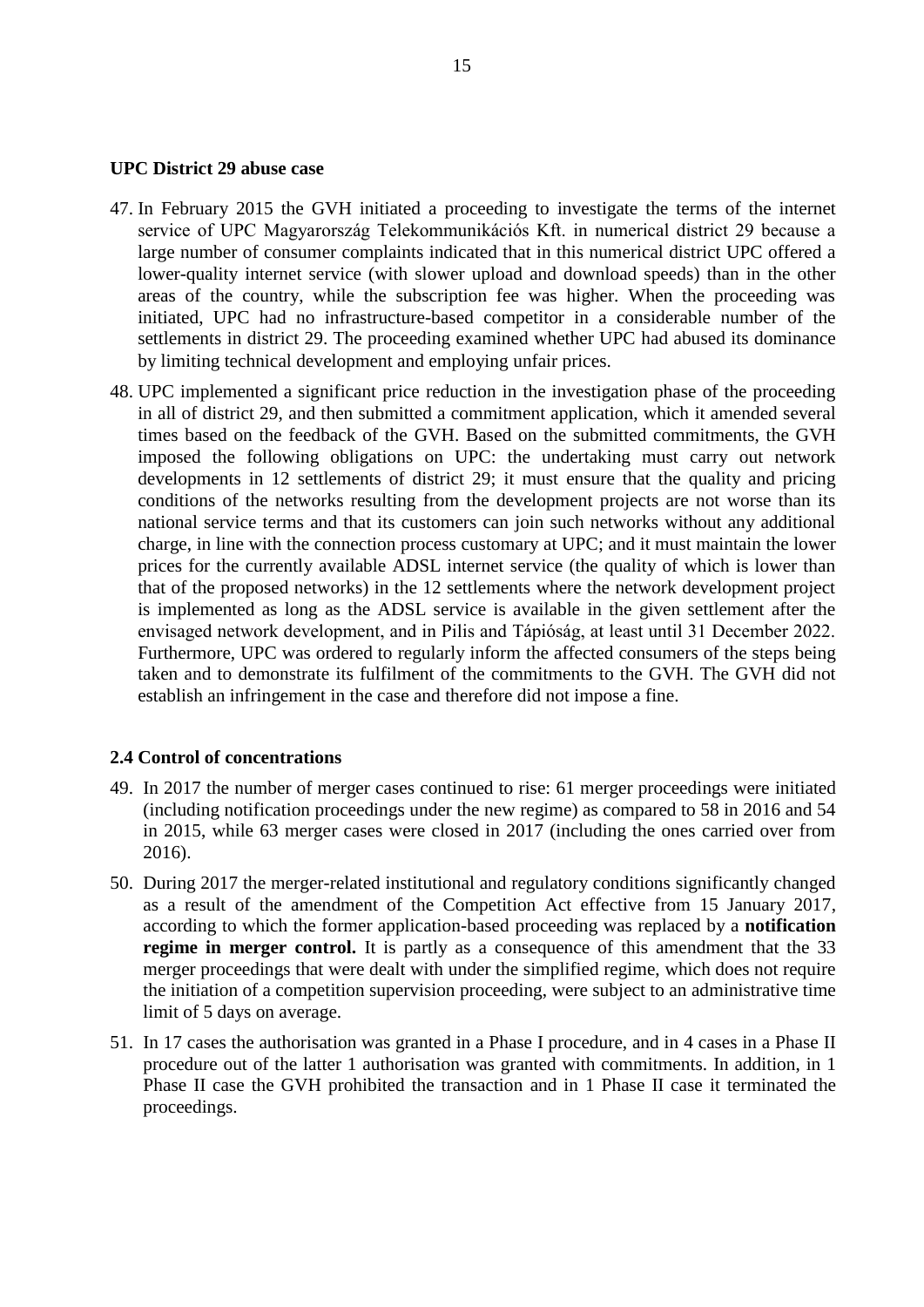|                                                        | certificate)                               | Simplified procedure with authorisation (with official | 33 |
|--------------------------------------------------------|--------------------------------------------|--------------------------------------------------------|----|
| Granting<br>authorisation                              | of Phase I procedure                       |                                                        | 17 |
|                                                        | Phase II procedure                         |                                                        | 3  |
|                                                        | Authorisation with commitments in Phase II |                                                        |    |
| Prohibition – prohibition of concentration in Phase II |                                            | $1^3$                                                  |    |
| Withdrawal – withdrawal of decision                    |                                            | 2                                                      |    |
| Termination of the proceeding                          |                                            | in Phase I                                             | 3  |
|                                                        |                                            | in Phase II                                            | 1  |
| Post-investigation: the commitments were complied with |                                            | 2                                                      |    |

## **Number of merger cases by the types of decision in 2017**

52. In 2017 the GVH elaborated on its already extensive merger control practice on a number of points. The following statements of principle relevance and developments in enforcement are worth highlighting.

#### **Joint control based on objective control**

53. In the context of a specific case the GVH clarified that joint control based on objective control can be assumed in the absence of a separate agreement, if undertakings in the same group vote together in a company through their aggregate voting rights exceeding 50%, if there is no other enterprise independent of both enterprises the voting rights of which, together with the votes of at least one of the two undertakings, exceed 50%. In such a situation, the undertaking has no controlling owner.

## **Hierarchy of control rights**

 $\overline{a}$ 

54. According to the hierarchy of control rights, in the case of a conflict between control based on the possession of the majority of votes and control based on a contract, the latter has priority. Accordingly, joint control exists based on an agreement between the two undertakings on the joint acceptance of the business plan even if one undertaking has a majority holding in the undertaking.

#### **Assessment of a contract based on its content**

55. General principles such as the assessment of a contract based on its content are also applicable in competition law. Thus, a preliminary contract between the parties is not

<sup>3</sup> The competent regulatory authority – the National Media and Telecommunications Authority – did not authorise the transaction; consequently, pursuant to the relevant rules, the authorisation of the competition authority could not be granted.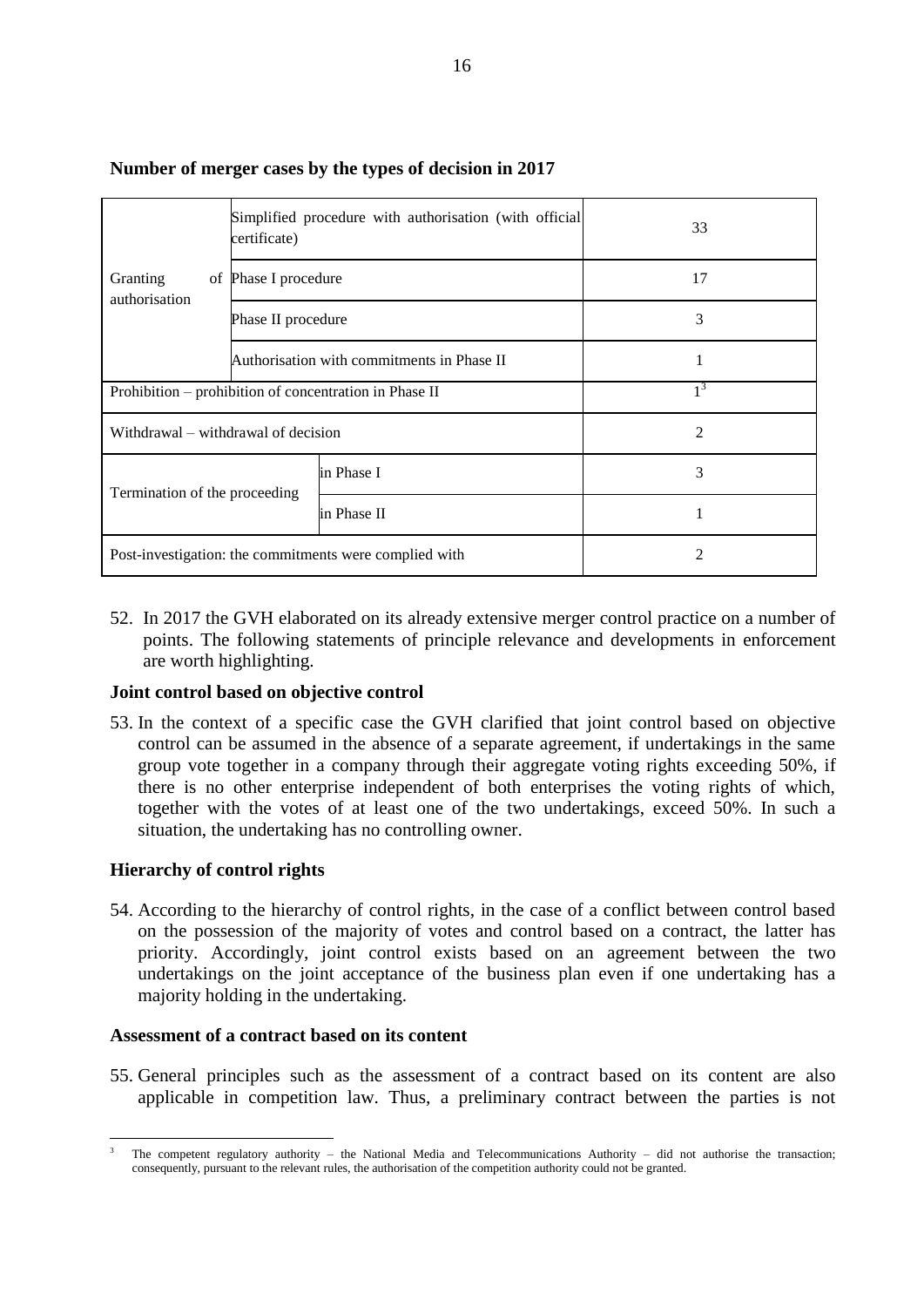considered to be premature if in such contract the parties agreed on every material issue regarding the concentration, also agreeing that if the conditions set out in the preliminary contract are satisfied, the concentration will be implemented. Accordingly, in terms of its content a preliminary contract is no different from a 'definitive' contract setting out the terms, that is, it is not to be considered 'proposed' simply because of its name.

## **Use of the internal documents of an undertaking**

56. The internal documents of the groups of undertakings participating in a merger may be taken into account in the proceedings of the GVH, whether they were prepared expressly for the purposes of a competition analysis or otherwise. The authenticity and thus evidential force of the data in such documents is strengthened by the fact that they were not prepared at the instruction of an authority but are based on information obtained during the operation of the firm or on market information.

## **Sectorial experience obtained in merger proceedings**

- 57. In 2017 the mergers examined by the GVH covered a number of industries; like in the previous year, the highest number of transactions (11) were implemented in the real estate industry, which constituted 17% of all the proceedings started upon application or based on a formal complaint that were closed in the year.
- 58. The GVH examined the food industry, the electronics industry, IT services, the printing industry, and the manufacture of various components and chemical materials in several proceedings. As regards to the agriculture industry, the number of concentrations declined relative to previous years, continuing the trend of recent years.
- 59. The GVH examined four concentrations on the advertising market. These cases related to the markets of the printed press, web-based platforms and television commercials. The GVH acknowledged three of the transactions in the sector, while in one case the GVH was obliged to prohibit the concentration due to the prohibition of the Media Council as the competent sectoral authority.
- 60. The GVH also examined 3 transactions in the financial services sector in 2017. They related to the markets of insurance, fund and asset management and other financial services. In one case, the GVH terminated the proceedings because it found that no control was acquired through majority voting rights, while the other two mergers were acknowledged by the GVH without any intervention.

## <span id="page-16-0"></span>**3. Client Friendly solution to the access to the file – Virtual Data Room at the GVH**

61. In the course of its competition supervision proceedings the GVH handles and stores a significant amount of documents. The representatives of the undertakings concerned – according to the rules of the Competition Act – are entitled to access the files that have been generated in the course of their official cases; they may make copies, or for a fee may have copies or certified copies made, all of which may then be used in the cases in question. The amount of documents accumulated in relation to one case can reach several thousand in pages, with the result that access to the file by attending in person and the making of copies is a lengthy and costly process for both the GVH and clients.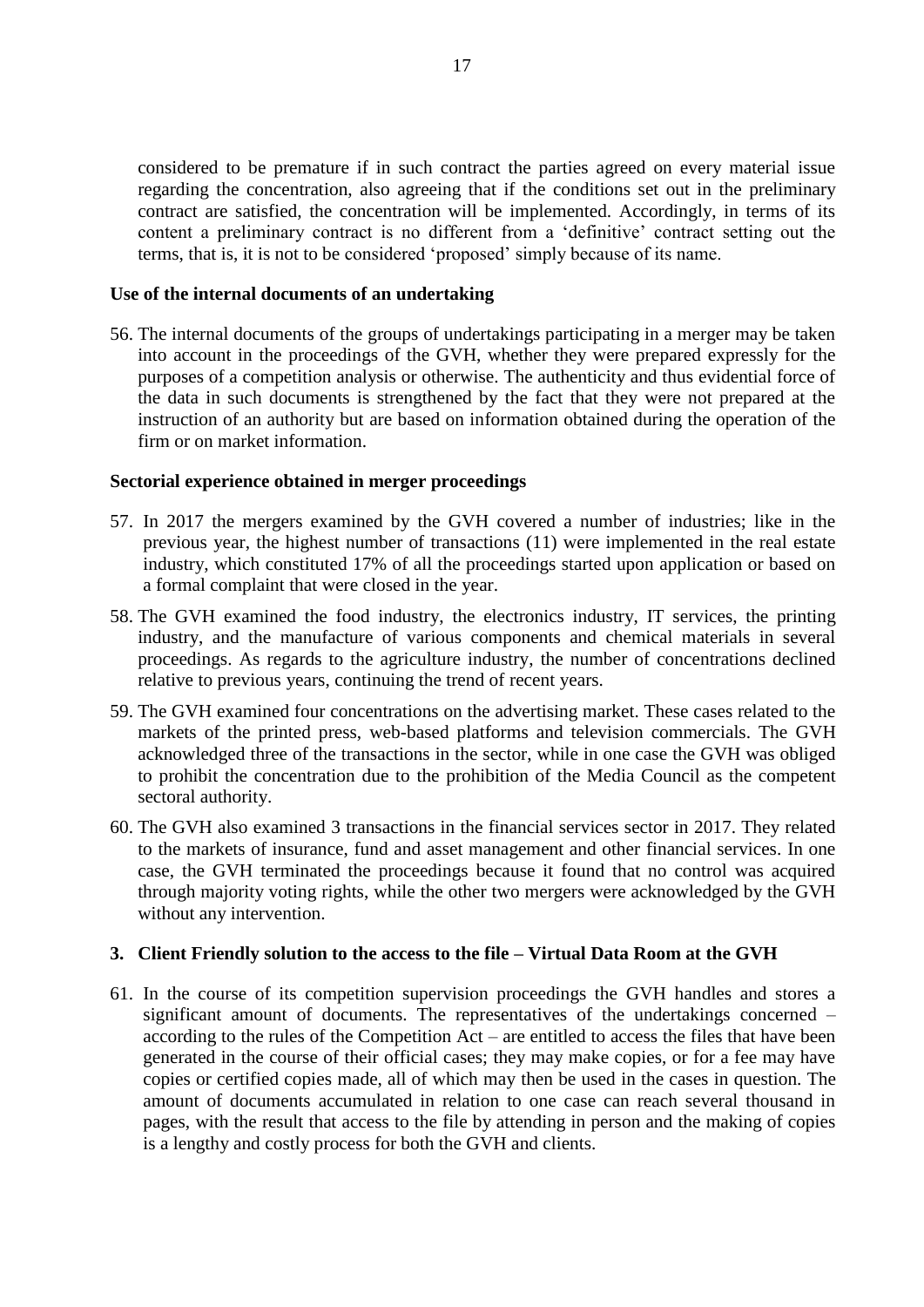- 62. Due to the opening up of the Virtual Data Room, the GVH has provided electronic access to files since 25 October 2017.
- 63. The Virtual Data Room provides an online access opportunity and interface for those clients that have been approved as access-entitled users in relation to individual cases of the GVH or to the persons authorised by the clients (for example legal representatives or counsel). The login users are identified through the system of the Client Site (Ügyfélkapu).

## <span id="page-17-0"></span>**4. Market analysis and inquiry into sectors of the economy**

64. The Competition Act authorises the President of the GVH to launch, by an injunction, a sectoral inquiry with a view to exploring and assessing the market processes where price movements or other market circumstances suggest that competition is possibly being distorted or restricted in a market within a specific sector. The order opening the inquiry must be communicated by way of an announcement on the website of the GVH. In this inquiry, a report is prepared based on the detailed analysis of the information collected from market actors, which is used later as a basis of further activities of the GVH (particular competition supervision proceedings and competition advocacy activities). The concept of sectoral inquiry is not unknown in European practice either, as the European Commission also uses this method to obtain a general overview of the competition problems on a particular market (sector).

## **Sectoral inquiry on the market of accepting bank cards**

- 65. On 20 January 2017 the GVH launched a sectoral inquiry on the market of accepting bank cards to explore and assess the market processes. The GVH noticed that smaller traders faced less favourable service fees than larger traders on the market of cash-substitute payment instruments, i.e. the market of accepting bank cards when initiating and maintaining payment with them. In the inquiry the GVH plans to overview the payment card industry, in particular the bank card acceptors as a downstream market. At the heart of the sectoral inquiry there will be an investigation of the competition conditions of the acceptance of bank cards and an evaluation of innovative cash-substitute payment instruments that may potentially put competition pressure on the payment card accepting market.
- 66. The GVH believes that the sectoral inquiry must fully explore every factor that can hinder efficient competition on the acceptor market. The GVH also commissioned a market research to investigate the costs of bank card payment. With the effects stemming from the changes made to the regulation of interbank commissions in mind, the market research, among others, also covered the awareness of traders and the practice of accepting different payment methods.
- 67. The results of the market research affirmed the need for a sectoral inquiry. A report detailing the findings of the inquiry will be published on its completion.

# **Analysis of the markets of new passenger car and LCV distribution and repair**

68. On 10 May 2017 the GVH published its market analysis looking into the operation of the markets of new passenger car and LCV distribution and repair and the related insurance market in Hungary In the course of the market analysis, which began on 1 December 2014,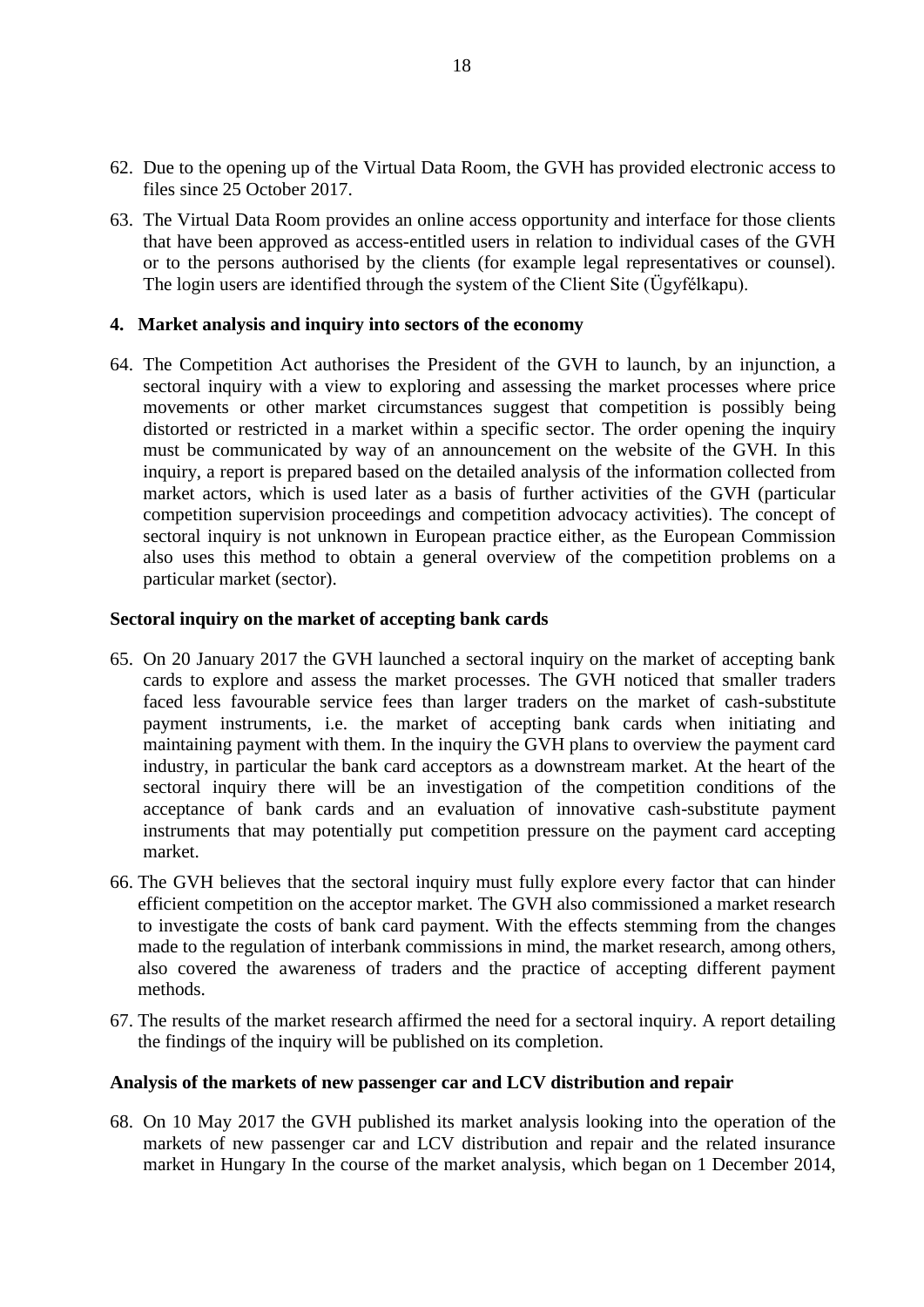the GVH looked into the specific design of the networks related to the sale and repair of cars and LCVs, any changes in these networks in recent years, the mutual effects of the characteristics of the markets of distribution and servicing, as well as the inter-brand and intra-brand competition.

- 69. The GVH's analysis, as evidenced by its publically available market analysis paper closing the exercise, found no market failure that could be remedied in a competition supervision proceeding, however, certain market issues affecting market conditions were identified. Accordingly, the GVH recommended the reduction of certain costs relating to the entry into service and operation of new vehicles in order to promote the sale of new vehicles, and recommended that consideration be given to the reduction of certain costs relating to the entry into service of used vehicles.
- 70. Furthermore, it proposed that the re-introduction of the campaign period in the MTPL market is given thought. In addition, the GVH addressed recommendations to market participants, proposing that they closely monitor the decisions of the GVH and the development of competition law trends to promote their compliance efforts.

## <span id="page-18-0"></span>**5. Lessons of the court reviews of the GVH's decisions**

- 71. In 2017 the parties filed for the judicial review of the GVH's decision on the substance of the case on 12 occasions.
- 71. From among the judgments of the Budapest Court of Public Administration and Labour, which is the first-instance review court for the decisions of the GVH, one has become final and enforceable. The judgment upheld the decision of the GVH in a cartel case in full.
- 72. The Budapest-Capital Regional Court as the second-instance court adopted 18 judgments in 2017. The second-instance court upheld the legality of the GVH's decision in 10 cases while it altered the GVH's decision in 3 cases, returned the case to the court of first instance for new proceedings in 2 cases, overturned the decision of the GVH or part thereof in 2 instances, and in 3 cases it instructed the GVH to conduct new proceedings while overturning the decision of the GVH.
- 73. The Curia of Hungary (court of third-instance) adopted 1 decision, where the legality of the GVH decision was confirmed.
- 74. In 2017, 23 non-litigious proceedings were initiated against the decisions of the GVH; of these, in 19 cases the Budapest Court of Public Administration and Labour confirmed the legality of the authority's decision, in 2 cases it overturned the substantive decision of the GVH and ordered the Authority to conduct new proceedings and in 2 other cases it instructed the GVH to conduct an administrative procedure.

#### <span id="page-18-1"></span>**6. Competition advocacy – commenting on regulations and other drafts**

- 75. In the scope of its competition advocacy, in 2017 the GVH was sent submissions and proposed legislation for commenting in numbers similar to the average of previous years. The GVH studied 104 proposed pieces of legislation regulations in the scope of public administrative consultation.
- 76. The GVH sent its comments in 25 cases. Besides the submissions officially received by the GVH for comments, the Authority gave its opinion in a further 6 cases in relation to draft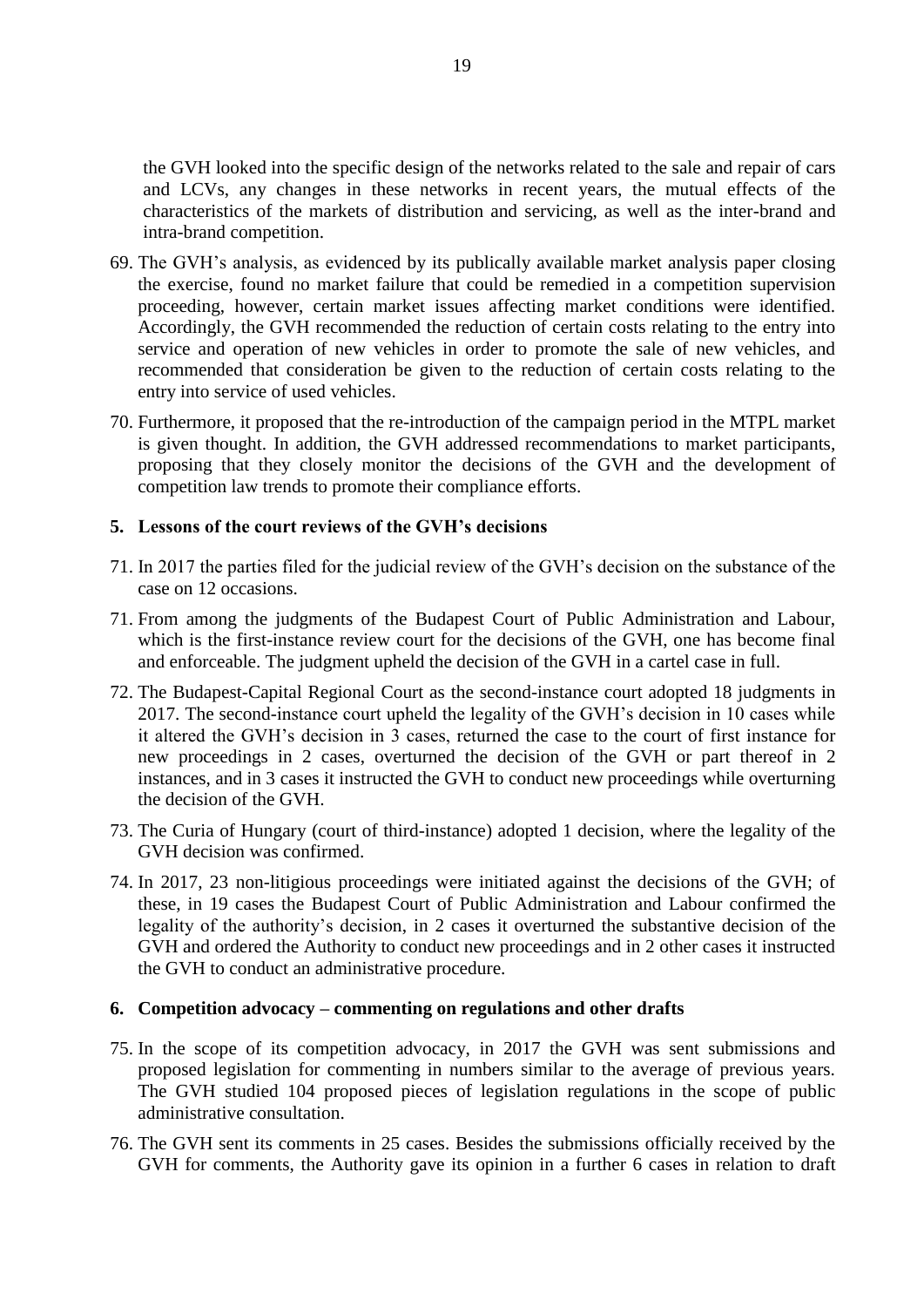pieces of legislation uploaded on the government's homepage. In 2017 a significant proportion of these comments contained recommendations aimed at changing elements of the applicable competition and procedural law, general government and enforcement rules governing the operation of the GVH, and on improving the quality of codification; a considerable proportion of the comments related to governmental strategy making, while a smaller proportion sought to facilitate the creation of a more competition-friendly regulatory environment, reduced administrative burdens and improved conditions of the consumer decision-making process.

- 77. One of the most important forms of competition advocacy is commenting on legislation but other routes are also available, including the forwarding to legislative bodies of legislative anomalies identified based on market signals, accompanied by competition policy comments. In some cases the GVH takes the initiative. Trade associations have been, and continue to be, fairly active in the collection and processing of sectoral data that may raise anticompetitive concerns. If the operation of such a system is not based on legal authorisation, such associations will want to obtain preliminary information from the GVH concerning the appropriateness of their activities under competition law. In such cases, a substantive response must generally be denied due to the implication of the competition supervisions powers of the GVH; however, the entities making an enquiry are interviewed or a written response is provided, calling attention to the competition rules relevant for the issue or to existing jurisprudence.
- 78. The GVH objected to the proposed legislation on the activities of lawyers because of its provision on the collection and analysis of data on legal fees by the Chamber, and its noncompatibility with competition law. The GVH also found the extension of membership in public bodies to legal counsels to be controversial in consideration of their employee status, highlighting the legal uncertainty arising from the potential conflicts of disciplinary procedures by the employer and the Chamber. Furthermore, the GVH made clarifying comments relating to legal professional privilege and files made for the purpose of defence, particularly because of the danger of incoherence with other legislation including the Competition Act. Following the objection concerning legal fees, the relevant provisions were dropped; however, the GVH's comments on legal counsels, legal professional privilege and files prepared for defence were disregarded.
- 79. In the context of the re-regulation of tax procedures the GVH noted that the provisions of the Act on the rules on taxation concerning cash registers and automatic equipment affect the markets of those products and the related markets of online data transmission. The provisions concerning these markets may give rise to several competition-related and regulatory problems due to the high barriers to entry and the resulting weak competition or the creation of monopolies. Consequently, the GVH proposed the reconsideration of certain provisions and urged the introduction of more effective price control mechanisms on the monopoly markets created as a result of such regulation. The comments of the GVH were not incorporated. In particular, this Act prohibits departure from the regulated price in either direction, in contrast with the provision of the Act on the setting of prices to the effect that no contract may stipulate a price higher than the regulated price. In practice this means that a monopolist service provider may not be obliged to reduce its prices even if its actual costs result in extra profits due the absence of the review of regulatory prices or for any other reason, or if there is a deterioration in the standard of services.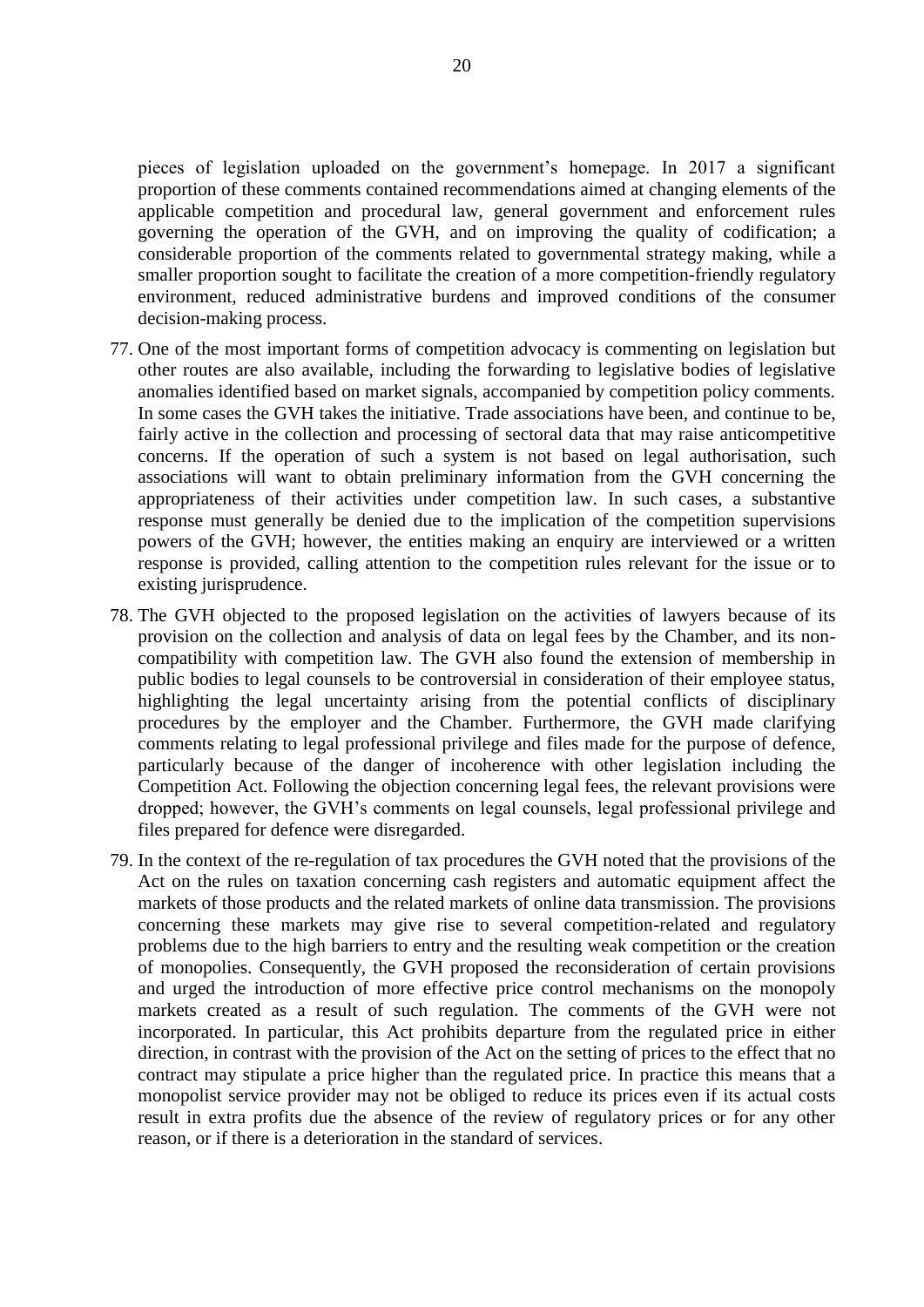- 80. In the context of the proposal for registration fees to be paid by legal counsels and law clerks the GVH highlighted that in the course of setting the registration fees, the rates should be set based on justified costs, particularly because these high costs may serve as deterrents to entry. At the same time, it expressed its concerns regarding the economic soundness of the proposed rates as they were substantially different from the rates applied by other chambers. It should be noted that in Hungary registration in a chamber of commerce is mandatory, and the fees payable for membership vary widely. The GVH had conducted competition supervision proceedings against a number of county-level law chambers because they had openly set the objective of using high fees to hinder admission to their chambers and thus the setting up of legal practices. The comments of the GVH were not incorporated.
- 81. The GVH objected to the provision of the legislative proposal on the amendment of certain laws on the regulation of agriculture related to the general administrative procedure and for other purposes to the effect that the Hungarian Chamber of Plant Protection Professionals and Phytopathologists may issue recommendations concerning the upper and lower limit of the fees for services performed by phytopathologists. The comments of the GVH were not incorporated.

# <span id="page-20-0"></span>**7. Competition culture**

## <span id="page-20-1"></span>**7.1. The activity of the Competition Culture Centre**

- 82. The work of the GVH in developing competition culture includes the tasks of the GVH itself relying on its professional resources, as well as programmes where the GVH relies on the work of other bodies for implementation and, where required, it offers professional help and financial assistance.
- 83. In 2017, the GVH also placed significant emphasis on the importance of organising professional events and being a partner in the realisation of these events. In addition, it continued to pursue actions that foster competition, but not actions closely related to raising public awareness of competition law. Such actions are aimed, firstly, at inciting consumers to think through decisions before making transactions and, secondly, at encouraging undertakings to comply with competition law rules. During 2017 the following events aimed at developing competition culture took place, namely:
	- a. The Hungarian Competition Authority (GVH) and the Hungarian Competition Law Association.
	- b. In September a legal history conference was organised, with the title of 'The history of cartel law', jointly by the GVH, the Legal Subcommittee of the Academic Committee of Szeged of the Hungarian Academy of Sciences and the Faculty of Law and Political Sciences of the University of Szeged. The event was related to the academic research on Act XX of 1931 on restrictive agreements to investigate the legal practice of the time. The topics discussed at the conference promoted the better understanding of a hitherto unchartered area of law, in the context of the theory of competition law, which may contribute to the discourse on present and future regulation.
	- c. In cooperation with the Loyola University Chicago School of Law and the Pázmány Péter Catholic University, the Authority organised an international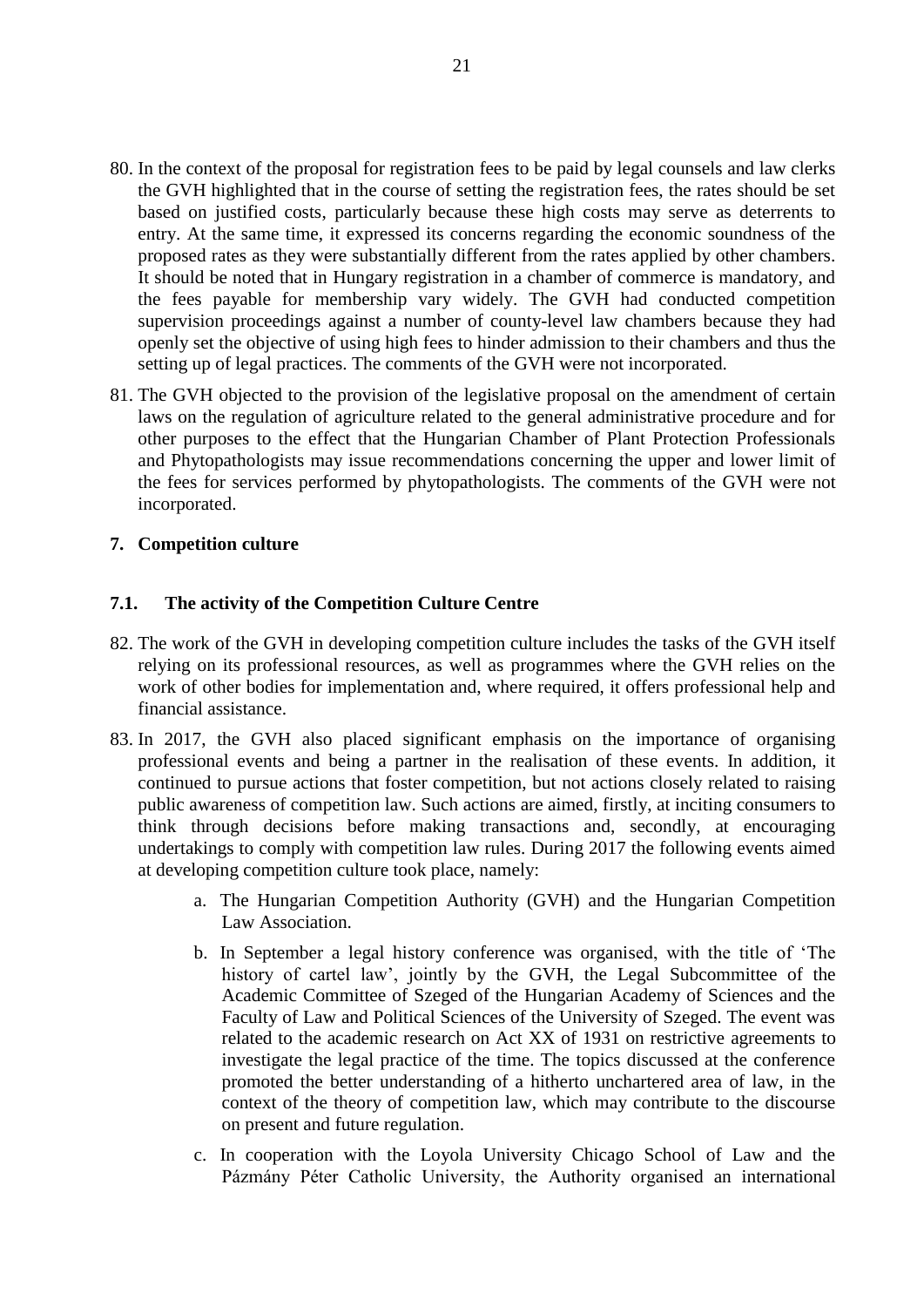roundtable entitled 'VI. Antitrust Marathon' in October. Representatives of competition authorities, as well as consultants, lawyers and leading academics attended the event. The agenda of the roundtable also covered major issues of competition law compliance.

- d. The Competition Policy Advisory Bureau Network continues its operation in five big cities (Debrecen, Eger, Szeged, Pécs and Győr) in Hungary. The Network assists the GVH in the area of consumer protection and enhances the messages/principles of the GVH through its communication activity.
- e. As part of the Cultural Heritage Days the GVH opened its building for public visiting for the first time in 2015, and due to the positive feedback, the "Open GVH" programme, for the third time, was organised also in 2017. Compared to the previous years, a larger number of visitors showed an interest in the history of the building and the daily work of the GVH, and were also able to ask questions informally from the colleagues of the GVH.
- 84. The GVH strives to promote compliance by stakeholders through measures assisting in law enforcement, the provision of information on the proceedings of the Authority, as well as through the use of soft law type instruments. In 2017 the GVH published notices about the following subjects, inter alia: [the settlement procedure,](http://gvh.hu/data/cms1037536/10_2017_Egyezsegi_eljaras_kozlemeny.pdf) [the calculation of fines in case of](http://gvh.hu/data/cms1037537/11_2017_Antitroszt_birsagkozlemeny.pdf)  [practices infringing the prohibition of restrictive agreements and concerted practices, the](http://gvh.hu/data/cms1037537/11_2017_Antitroszt_birsagkozlemeny.pdf)  [abuse of dominance and the abuse of significant market power,](http://gvh.hu/data/cms1037537/11_2017_Antitroszt_birsagkozlemeny.pdf) [on the factors to consider](http://gvh.hu/data/cms1037538/12_2017_Fogyasztos_birsagkozlemeny.pdf)  [when calculating fines in consumer protection type cases,](http://gvh.hu/data/cms1037538/12_2017_Fogyasztos_birsagkozlemeny.pdf) [on procedural fines imposed](http://gvh.hu/data/cms1037539/13_2017_eljarasi_birsag_kozlemeny.pdf)  [relating to the disclosure obligation,](http://gvh.hu/data/cms1037539/13_2017_eljarasi_birsag_kozlemeny.pdf) [the publication of information regarding certain](http://gvh.hu/data/cms1037517/2017_15_kapcsolattartasi_kozlemeny_vegl_171220.pdf)  [proceedings of the Hungarian Competition Authority, and the rules of communication with](http://gvh.hu/data/cms1037517/2017_15_kapcsolattartasi_kozlemeny_vegl_171220.pdf)  [the senior management of the Hungarian Competition Authority.](http://gvh.hu/data/cms1037517/2017_15_kapcsolattartasi_kozlemeny_vegl_171220.pdf) Furthermore, in view of the amended merger regulations, the GVH updated its notices relating to concentrations and modified the notice on the application of leniency rules. All the notices are available on the GVH website. $4$
- 85. The GVH continues to subject its notices and working papers to public consultation, and the final versions of these documents are drafted and published following consideration of the comments received.

## <span id="page-21-0"></span>**7.2. Cooperation with other organisations**

86. The GVH aims to establish and deepen ties with representatives of the academic community working in competition law and competition policy and with relevant professional organisations. In this context, based on the cooperation agreement concluded in 2016 with the SME initiative 'Economic and Cultural Club of Family, Micro- and Small Enterprises' (KKVHÁZ), the Authority regularly attended thematic roundtables organised jointly by the Ministry for National Economy and the KKVHÁZ in 2017.

 $\overline{a}$ <sup>4</sup> [http://gvh.hu/szakmai\\_felhasznaloknak/kozlemenyek](http://gvh.hu/szakmai_felhasznaloknak/kozlemenyek)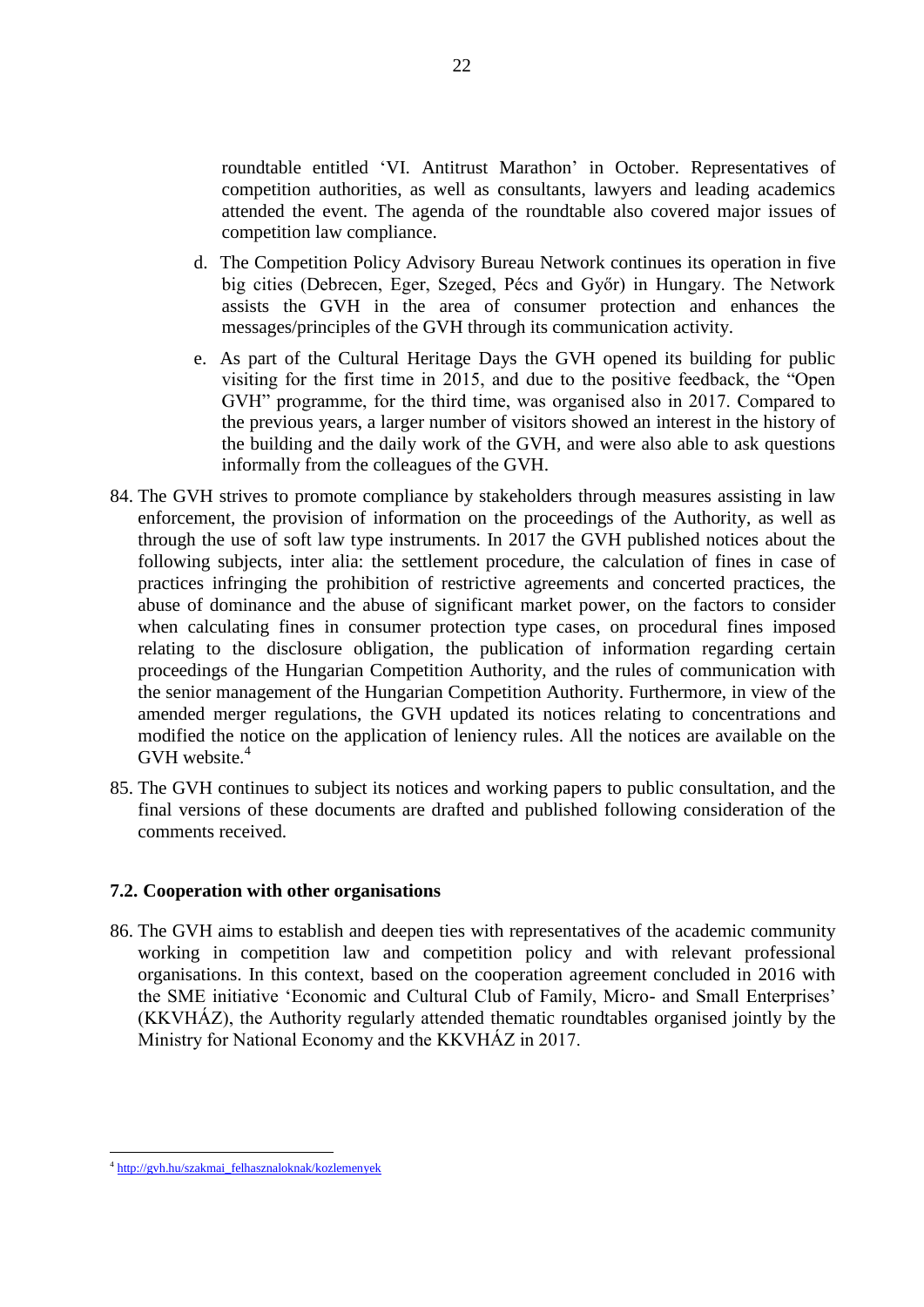#### <span id="page-22-0"></span>**8. The activity of the OECD-GVH Regional Centre for Competition in Budapest**

- 87. The OECD-GVH Regional Centre for Competition in Budapest (RCC) was established by the OECD and the GVH on 16 February 2005. Relying on the professional background of the Competition Division of the OECD and the GVH, the Centre provides capacity building assistance and policy advice for the competition authorities of the Central, East and South-East European region, namely for Albania, Armenia, Azerbaijan, Belarus, Bosnia and Herzegovina, Bulgaria, Croatia, FYR of Macedonia, Georgia, Kazakhstan, Kosovo, Kyrgyzstan, Moldova, Montenegro, Romania, the Russian Federation, Serbia and Ukraine. The RCC is financially supported by the Hungarian Government.
- 88. The programmes of the RCC, besides others, deal with the following topics: analysis of competition cases, investigative techniques, competition policy principles in the process of regulatory reforms, training of judges, law enforcement priorities, guidelines, policies, practices and procedures, framework for the cooperation of the competition authorities of the region, competition advocacy, tools for communication, cooperation between competition authorities and regulatory bodies, and other general issues falling under competition law and policy. Regular meetings, training programmes, seminars and workshops were organised on these topics.
- 89. In 2017 the RCC hosted 302 participants arriving from 35 economies and 49 speakers from 18 countries.
- 90. With a view to the needs of competition authorities, having consulted previous participants of the RCC's events and the senior officials of authorities, the RCC has established a constantly changing, evolving programme structure that responds to the training needs of participants.
- 91. In 2017 the RCC organised 3 seminars in Budapest for its core target group (competition authorities of South-East Europe and the majority of the CIS countries). Topics of these events were: 1/ 'Market Definition', 2/ 'Best Practices in Cartel Procedures' and 3/ 'Competition Rules and the Pharmaceutical Sector'.
- 92. Each year the RCC organises a professional event in one of the 18 countries that constitute its primary target group. This seminar is unique as its agenda focuses on the needs of the host competition authority. After already being held in Albania, Armenia, Bulgaria, Ukraine, Croatia, the Republic of Macedonia, Georgia and Serbia, in 2017 Bosnia-Herzegovina hosted the event. The seminar was held in Sarajevo, with the title 'OECD Competition Assessment Toolkit'. The event was attended by 36 competition law professionals from 15 countries.
- 93. Once a year the RCC organises a joint event with the Federal Antimonopoly Service (FAS) of the Russian Federation. In 2017 the seminar was held in Moscow and it dealt with the topic of market studies. The speakers, who came from OECD countries, shared their experiences of the way market analyses fit into the work of competition authorities, namely how they may assist in and provide information for investigations and competition advocacy. Topics included general theoretical information regarding market analyses, best practices as well as available OECD, ICN and national guidelines, and the sectoral inquiry of the European Commission into e-commerce. Focal subjects included issues relating to the internet economy and purchasing power problems.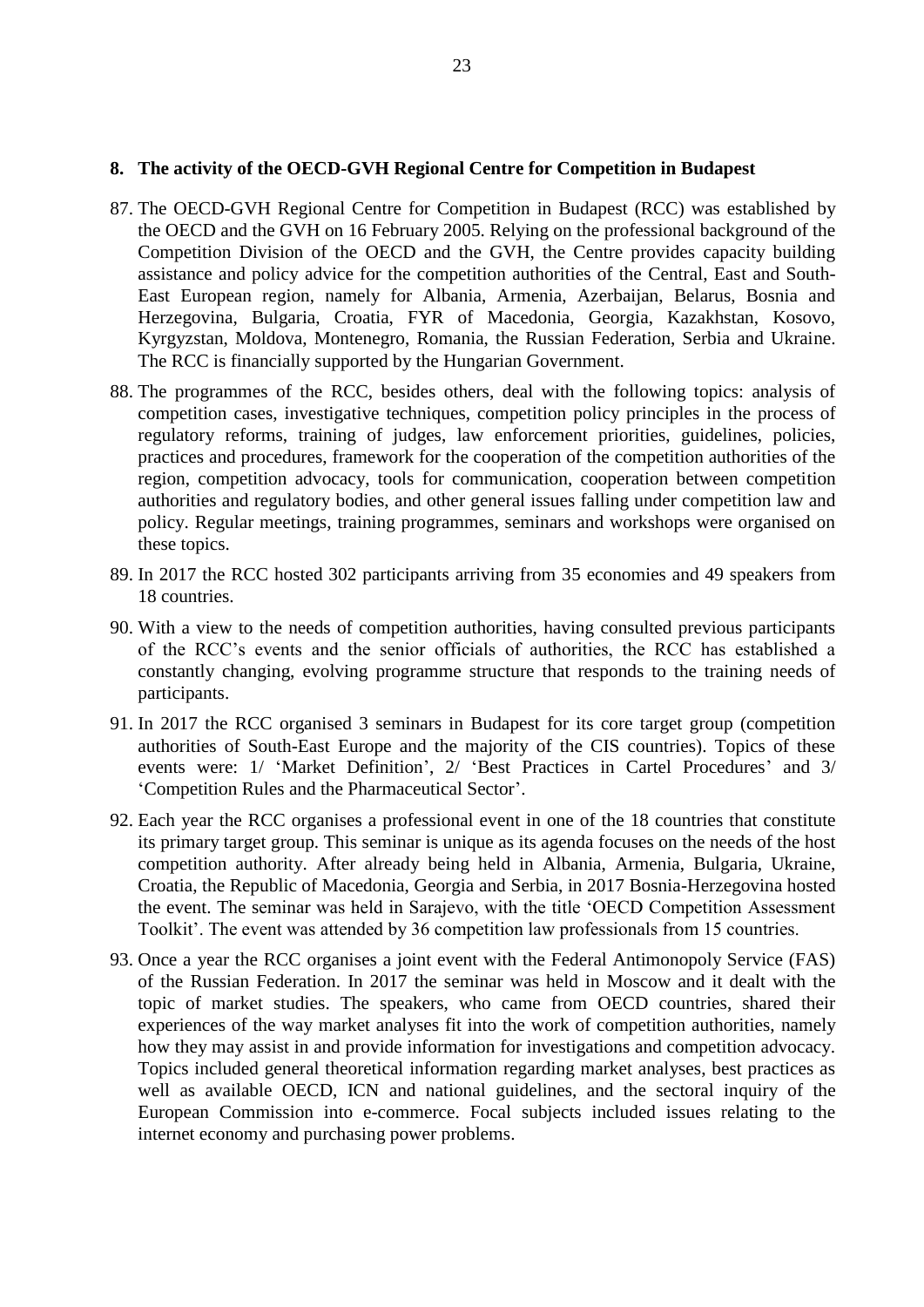#### <span id="page-23-0"></span>**9. International relations**

- 94. The international relations of the GVH focused mainly on cooperation with the European Commission and the national competition authorities of the EU Member States, cooperation within the framework of the Competition Committee of the Organisation for Economic Cooperation and Development (OECD) and the International Competition Network (ICN), as well as on bilateral cooperations.
- 95. Similarly to the practice of previous years, the case-related cooperation within the European Competition Network (ECN) in respect of the application of the competition rules of the EU continued to be one of the main fields of the international relations.
- 96. The contribution to the work of the OECD Competition Committee and to its working groups continued to be of uppermost importance also in 2017. Contributions were prepared for the topics: 'Methodologies of Conducting Market Studies' and 'Cooperation between Competition Agencies and Regulators in the Financial Sector'.
- 97. In accordance with established practice, in 2017 the GVH also sent one of its experts to the OECD for a whole year as a secondee on a rotation basis.
- 98. Concerning cooperation with the International Competition Network (ICN), in 2017 the GVH remained an active participant, in particular, in the work of the Cartel Working Group, and was responsible for the coordination of the project on 'Anti-Cartel Enforcement Template'. In addition to this, since April 2016 the GVH has held the position of co-chair of the Regulatory Framework Subgroup of the Cartel Working Group of the ICN and in this capacity it has also been running several other ICN CWG projects.

## <span id="page-23-1"></span>**10. Recommendations of the GVH to the Parliament**

- 99. In line with its established practice, the Hungarian Competition Authority formulates recommendations to the Parliament on identified issues affecting competition or consumers that are beyond its competence, or that are less suitable for being dealt with using the tools at its disposal. The report on 2017 contained the following recommendations:
	- a. Based on concrete experience gained from competition supervision proceedings, the GVH is of the opinion that consideration should be given to amending the Competition Act to the effect that if the prohibition of anticompetitive conducts set out in the Competition Act or Article 101 TFEU is not violated, it should be qualified unfair to invite a competitor to engage in a conduct that aims to infringe competition law. This would enable to qualify an invitation to engage in infringing conduct as unlawful. In the specific proceeding, the GVH found that with regard to the products concerned (plant protectives and artificial fertilisers) the association of merchants repeatedly attempted to convince the association of manufacturers, and when that attempt failed, the individual manufacturers, to harmonise their commercial strategies and withdraw their promotional materials from the market. The GVH found that the existence of an agreement or concerted practice (i.e. an infringement) was not supported by evidence because the aforementioned practices on their own merely qualify an 'unsuitable act of instrumental nature' until the contact between suppliers based on the decision results in an agreement between suppliers or a concerted practice; however, the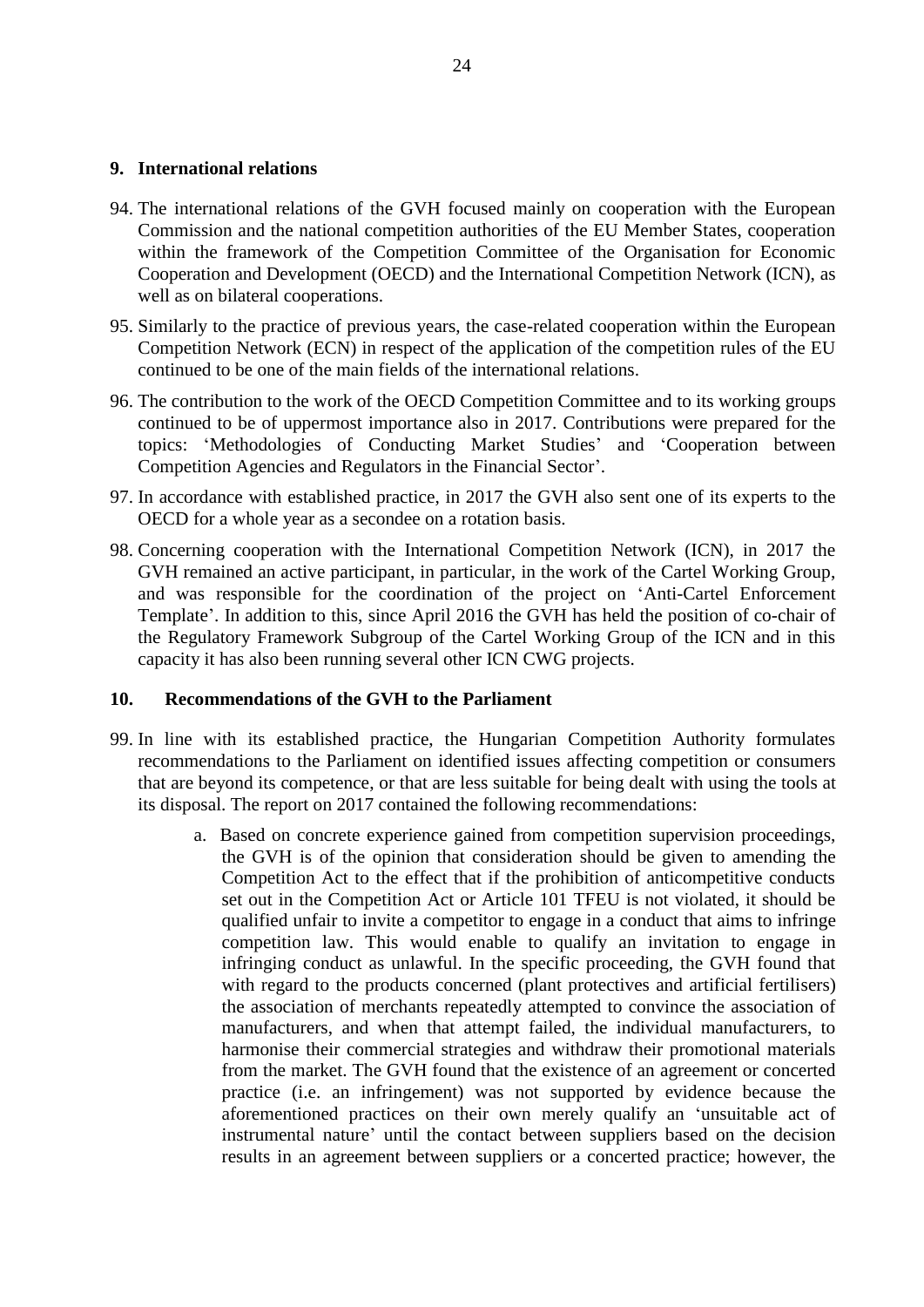GVH is of the view that an invitation to commit an infringement can in itself be of concern as it goes beyond legitimate interest representation.

- b. Once again the GVH recommended that Parliament should review the rules governing the timeshare market. In the experience of the GVH, its competition supervision proceedings and available tools continue to be insufficient to prevent unfair commercial practices relating to timeshare holidays, with investigations against new undertakings having to be initiated again and again. Consequently, the GVH considers it appropriate to reconsider the rules governing this market, with particular emphasis on the registration of secondary distributors, the expansion of the scope of instances resulting in secondary distributors being banned from such operations and the establishment of the liability of the operators of holiday homes through the recording of telephone communication.
- c. The GVH recommended that a '*Do not call*' register should be set up. In the recent past, the GVH received signals again from consumers complaining about unfair commercial practices and mentioning that undertakings had contacted them by telephone to promote their goods or services, with consumers unsure of how their phone numbers had been obtained. Even though such calls may provide consumers with new information, potentially containing favourable offers, it is also important that consumers are easily able to decide whether or not they wish to be contacted through this channel and that they are given the opportunity to review the calls they have consented to. Even though unsolicited calls are prohibited, in order to monitor compliance with the relevant legislation it must be first established whether prior consent was (appropriately) granted, which may be a long process. It could be effective to supplement the system by a register set up pursuant to legislation in which consumers may enter their telephone numbers, clearly expressing that they do not wish to be contacted for commercial purposes, with undertakings required to respect such opt-out or else face, relatively quickly and consistently, dissuasive penalties (imposed by sectoral market surveillance or data protection institutions).

#### <span id="page-24-0"></span>**11. Technical conditions and other information**

| <b>Resources of the competition authority</b> | Annual budget (in HUF and EUR) |       |  |
|-----------------------------------------------|--------------------------------|-------|--|
| 2017                                          | billion HUF                    | 2.917 |  |
|                                               | million EUR                    | 9.1   |  |

#### **Number of employees**

|            | 2017 |
|------------|------|
| Economists | 14   |
| Lawyers    | 55   |